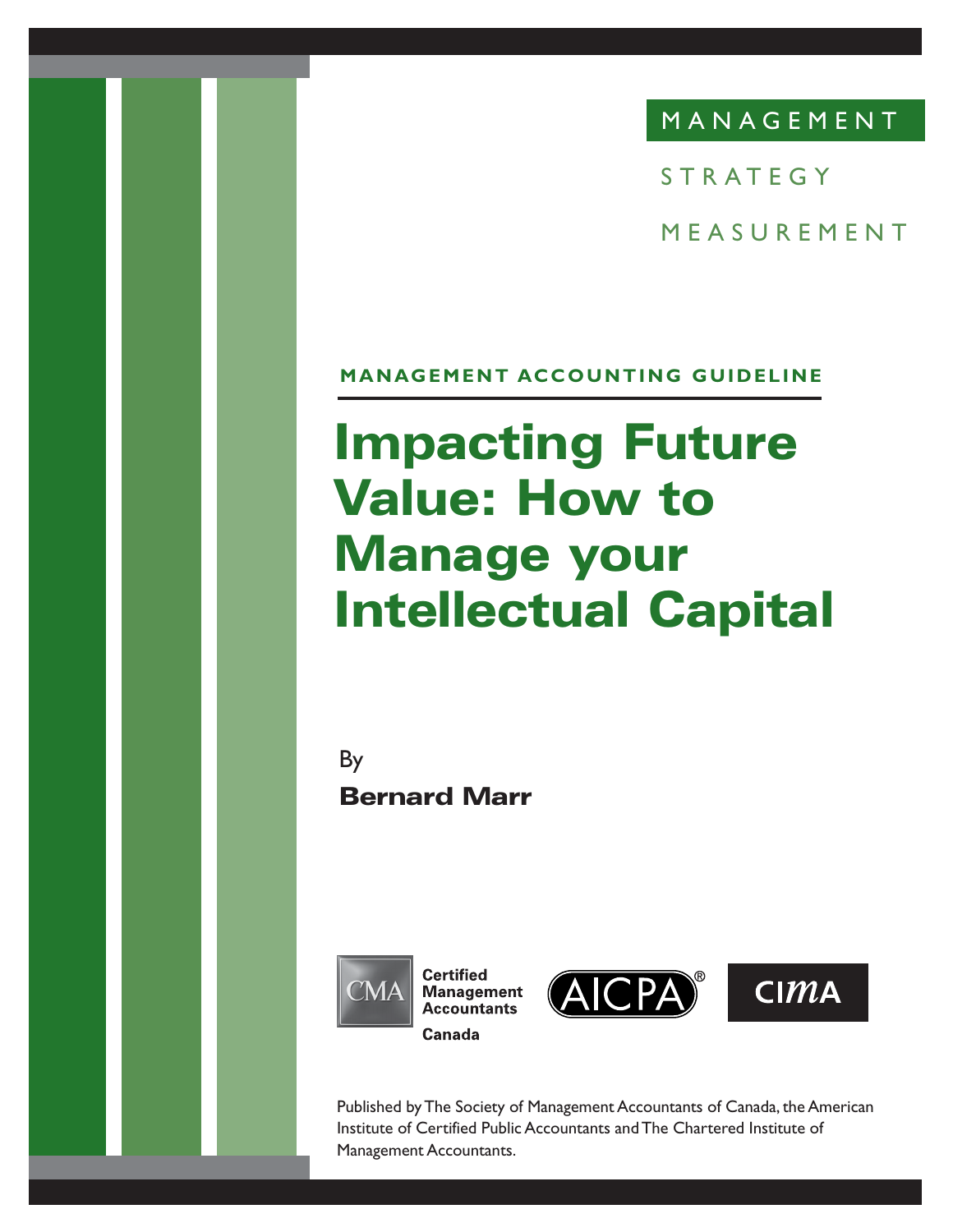## **NOTICE TO READERS**

The material contained in the Management Accounting Guideline *Impacting Future Value:How to Manage your Intellectual Capital*  is designed to provide illustrative information with respect to the subject matter covered. It does not establish standards or preferred practices.This material has not been considered or acted upon by any senior or technical committees or the board of directors of either the AICPA, CIMA or CMA Canada and does not represent an official opinion or position of either the AICPA, CIMA or CMA Canada.

Copyright © 2008 by The Society of Management Accountants of Canada (CMA Canada), the American Institute of Certified Public Accountants, Inc. (AICPA) and The Chartered Institute of Management Accountants (CIMA). All Rights Reserved.

No part of this publication may be reproduced, stored in a retrieval system or transmitted, in any form or by any means, without the prior written consent of the publisher or a licence from The Canadian Copyright Licensing Agency (Access Copyright). For an Access Copyright Licence, visit www.accesscopyright.ca or call toll free to 1 800 893 5777.

ISBN: 1-55302-220-3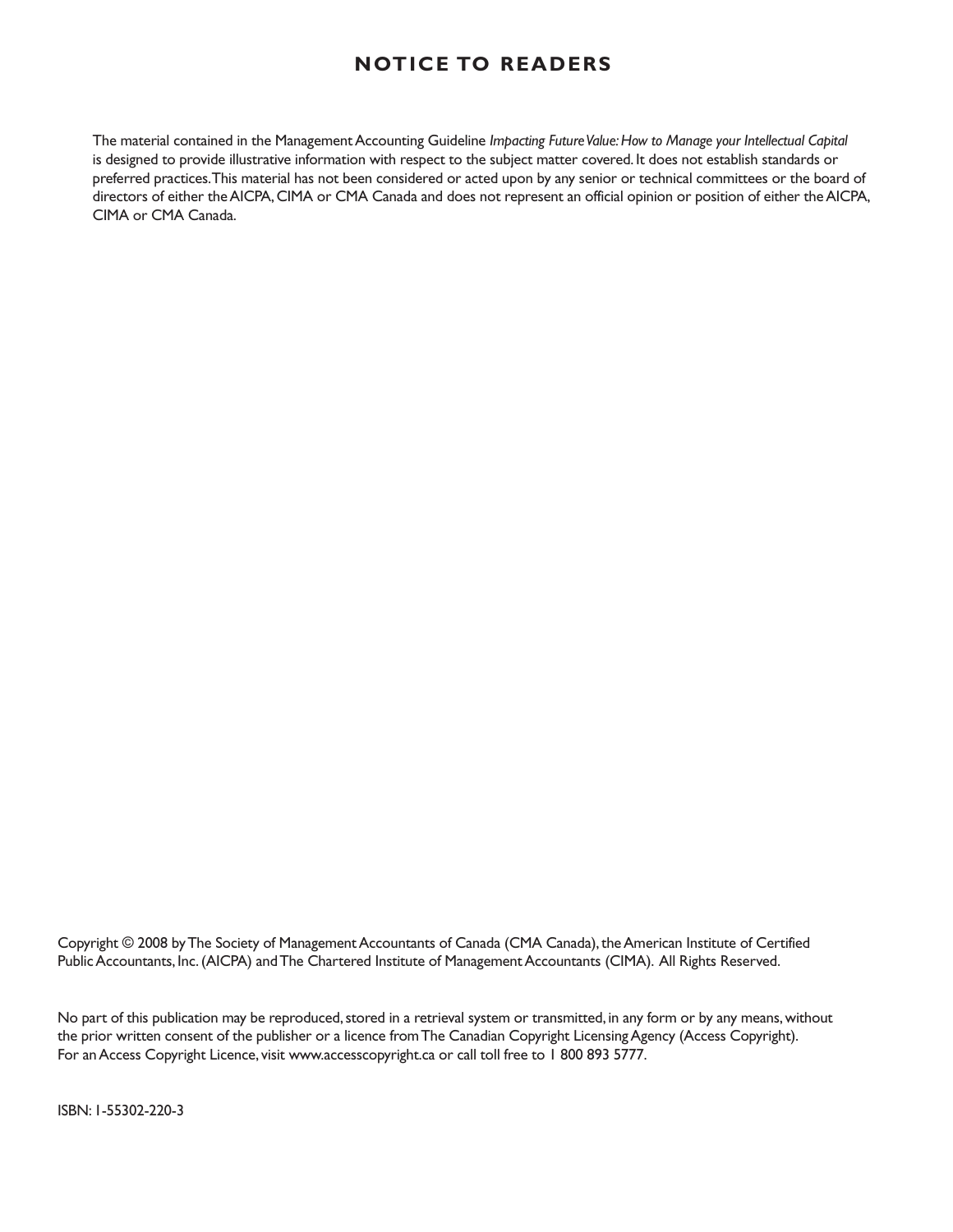## **IMPACTING FUTURE VALUE: HOW TO MANAGE YOUR INTELLECTUAL CAPITAL**

Page

## **INTRODUCTION**

Intellectual capital helps to drive success and create value.Although physical and financial assets remain important, intellectual capital elements such as the right skills and knowledge, a respected brand and a good corporate reputation, strong relationships with key suppliers, the possession of customer and market data, or a culture of innovation set enterprises apart.

Growth, above-average earnings, and sustainable competitive advantages are no longer driven by investing in physical assets such as factories, offices, or machinery, but instead by investing in and

managing intellectual capital.The success of leading companies such as Amazon, Google, Microsoft, and Wal-Mart is based on their intellectual capital. Physical assets such as distribution warehouses, office buildings, and stores are important, but not as much as (for example) knowledge about customers, technology, and markets. For example, organizations such as Wal-Mart, with its huge store infrastructure, couldn't perform as well as it does without (a) the intelligence to build its stores at the right locations, (b) the knowledge about consumers to stock the right goods, and (c) its expertise in inventory replenishment. Intellectual capital allows organizations to

| <b>INTRODUCTION</b>                                                       | 3              |
|---------------------------------------------------------------------------|----------------|
| <b>ABOUT THIS MAG</b>                                                     | $\overline{4}$ |
| <b>WHAT IS INTELLECTUAL CAPITAL?</b><br>Defining Intellectual Capital     | 5<br>5         |
| <b>FIVE STEPS TO SUCCESSFUL</b><br><b>INTELLECTUAL CAPITAL MANAGEMENT</b> | 7              |
| 1. Identifying your Intellectual Capital                                  | 7              |
| 2. Mapping the Intellectual<br><b>Capital Value Drivers</b>               | 10             |
| 3. Measuring Intellectual Capital                                         | 4              |
| 4. Managing Intellectual Capital                                          | 24             |
| 5. Reporting Intellectual Capital                                         | 27             |
| <b>CONCLUSION</b>                                                         | 29             |
| <b>USEFUL WEBSITES</b>                                                    | 29             |
| REFERENCES AND ENDNOTES                                                   | 30             |
|                                                                           |                |
|                                                                           |                |
|                                                                           |                |

## **CONTENTS EXECUTIVE SUMMARY**

Success and future value creation in today's economy depend on the ownership and appropriate management of intellectual capital. Superior performance is no longer driven by traditional physical assets, but instead primarily by intellectual capital.That term includes knowledge, skills, brands, corporate reputation, relationships, information and data, as well as processes, patents, trust, or an innovative organizational culture. The importance of intellectual capital as an enabler of future performance is now generally accepted among executives across the world. Most organizations, however, still lack practical skills, tools, and techniques to identify, measure, and manage this vital performance driver.This management accounting guideline (MAG) addresses this lack by introducing five key steps for successfully managing intellectual capital, namely: (1) how to identify intellectual capital in your organization, (2) how to map its impact, (3) how to measure it, (4) how to manage it, and (5) how to report it. Practical and easy-to-apply tools and techniques are provided for each of these steps, to equip managers and accountants with the necessary skills to successfully manage the intellectual capital of their organizations.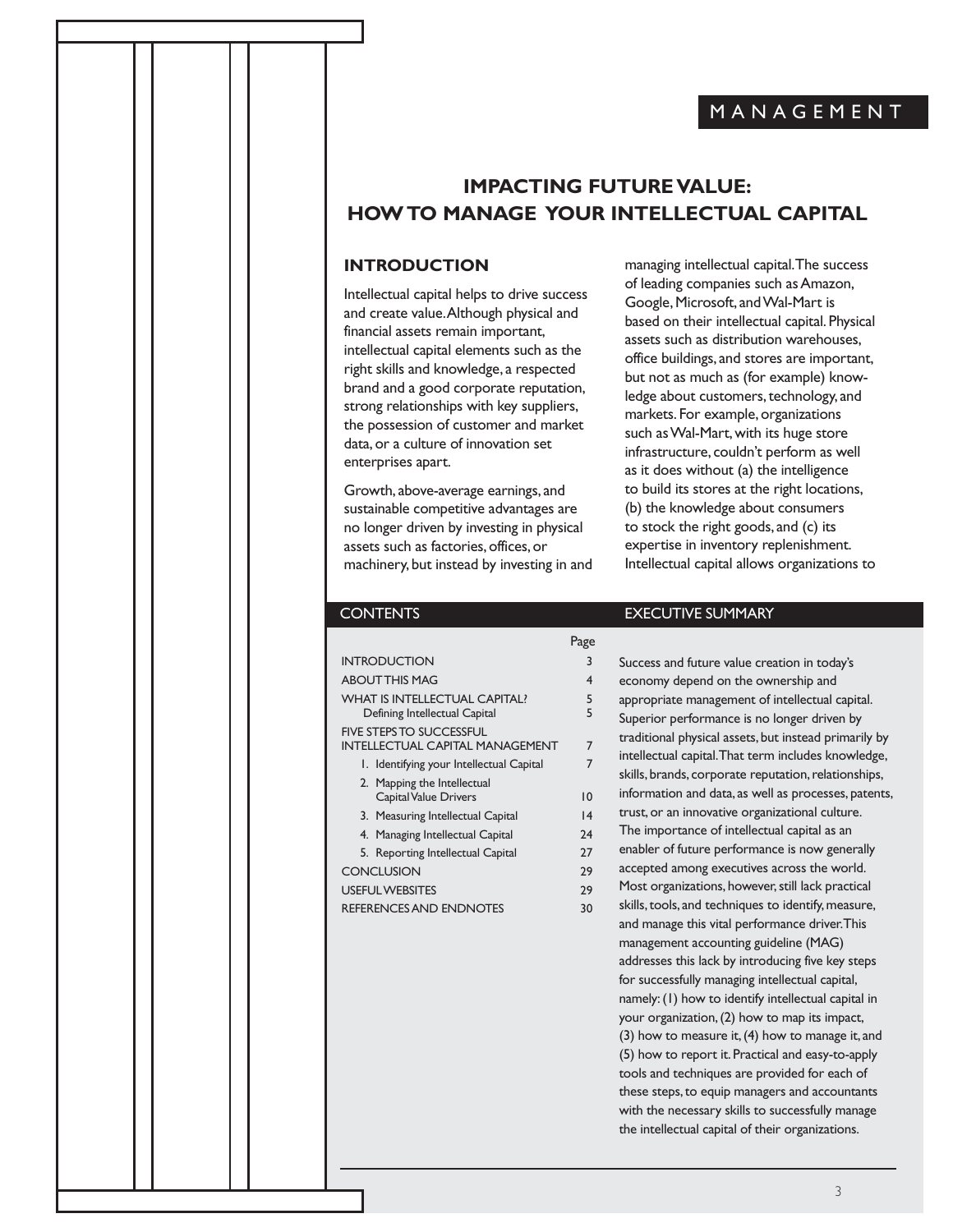## STRATEGY MEASUREMENT

leverage their tangible resources.Without appropriate intellectual capital, physical assets are just commodities that can yield, at best, average returns.<sup>1</sup> Identifying and managing the right intellectual capital is and will increasingly be the key differentiator between successful, mediocre, and failing enterprises.

It is therefore not surprising that intellectual capital has moved from the periphery to the core of modern businesses. Organizations that want to remain competitive in today's world need tools and techniques to manage their intellectual capital. In fact, executives around the world have confirmed this in a recent survey by Accenture and the Economist Intelligence Unit, which found that most executives believe that intellectual capital is absolutely critical for the future success of their businesses.<sup>2</sup> The same survey also finds that most executives agree that their current approaches to measuring and managing intellectual capital are either poor or non-existent. Other recent surveys, including one that surveyed 780 Chief Executive Officers and Chief Financial Officers of the 5,000 largest companies in the United States, and another involving 15 of the world's leading banks and financial services firms, found that measuring and managing intangibles is the least developed in current performance measurement and management systems.<sup>3</sup> A report from the Brookings Institution, an independent research and policy institute, outlined that the large and growing discrepancy between (a) the importance of intangible assets to economic growth, and (b) our inability to clearly identify, measure, and account for those assets is a serious problem for business managers, investors, and governments.4Also, Intellectual capital is not only critical for commercial enterprises, but increasingly it matters as well in government and not-for-profit organizations. Studies in government organizations have found that intangibles such as corporate reputation, human capital, and relationships with key stakeholders are of vital importance.<sup>5</sup>

The internal problem of identifying, measuring, and managing intellectual capital also applies to external reporting, where there are growing frustrations with the inability of traditional financial reporting to account for and report on intangibles.The increasing gap between (a) what organizations report in their annual reports (mainly traditional physical and financial assets), and (b) what actually matters the most (the intangibles) is reflected in the ever increasing variance between book value (mainly traditional assets or liabilities recorded in the balance sheet) and market value (the value of a public company as measured by the share price times the number of shares issued).

To positively impact future value, organizations require a better understanding of intellectual capital and the latest tools available to identify, measure, and manage this important value driver. This MAG provides such understanding and outlines the latest tools that will equip managers and accountants with the necessary skills to better manage intangibles to improve organizational performance and drive future value. In addition, this MAG looks at the latest tools for external reporting of intellectual capital, to improve the external communication of the company's value to its shareholders and stakeholders.

## **ABOUT THIS MAG**

This guideline is aimed at finance professionals and accountants in business who would like to better understand how to manage intellectual capital. In particular, it is for those who are responsible for implementing or improving the management, measurement, and reporting of intellectual capital in their organizations. It will also be useful to anyone looking for a general introduction and an overview of the key ideas and challenges of measuring, managing, and reporting intangibles. This guideline follows on from the CIMA report '*Understanding Corporate Value:Managing and* Reporting Intellectual Capital,' published in 2003<sup>6</sup>. This earlier technical report provided an overview of tools and approaches for managing and reporting intellectual capital. However, the world has moved on since 2003, and new tools and standards have emerged. Also, this MAG provides clearer guidance and practical tools to enable the reader to better measure, manage, and report intellectual capital.

This MAG outlines five key steps for successfully managing intellectual capital. Each step contains a number of practical and easy-to-follow tools and techniques. Although all of these tools and techniques are rigorously grounded in the latest research, they have been selected because of their practical relevance and easy application.The first step looks at how to identify intellectual capital within an organization. Step two provides tools for assessing the strategic value of intellectual capital by visually mapping how it helps organizations to accomplish their strategic objectives. Step three discusses how to measure intellectual capital and provides tools and techniques to do so. Step four outlines how to use the resultant information to better manage intellectual capital in organizations.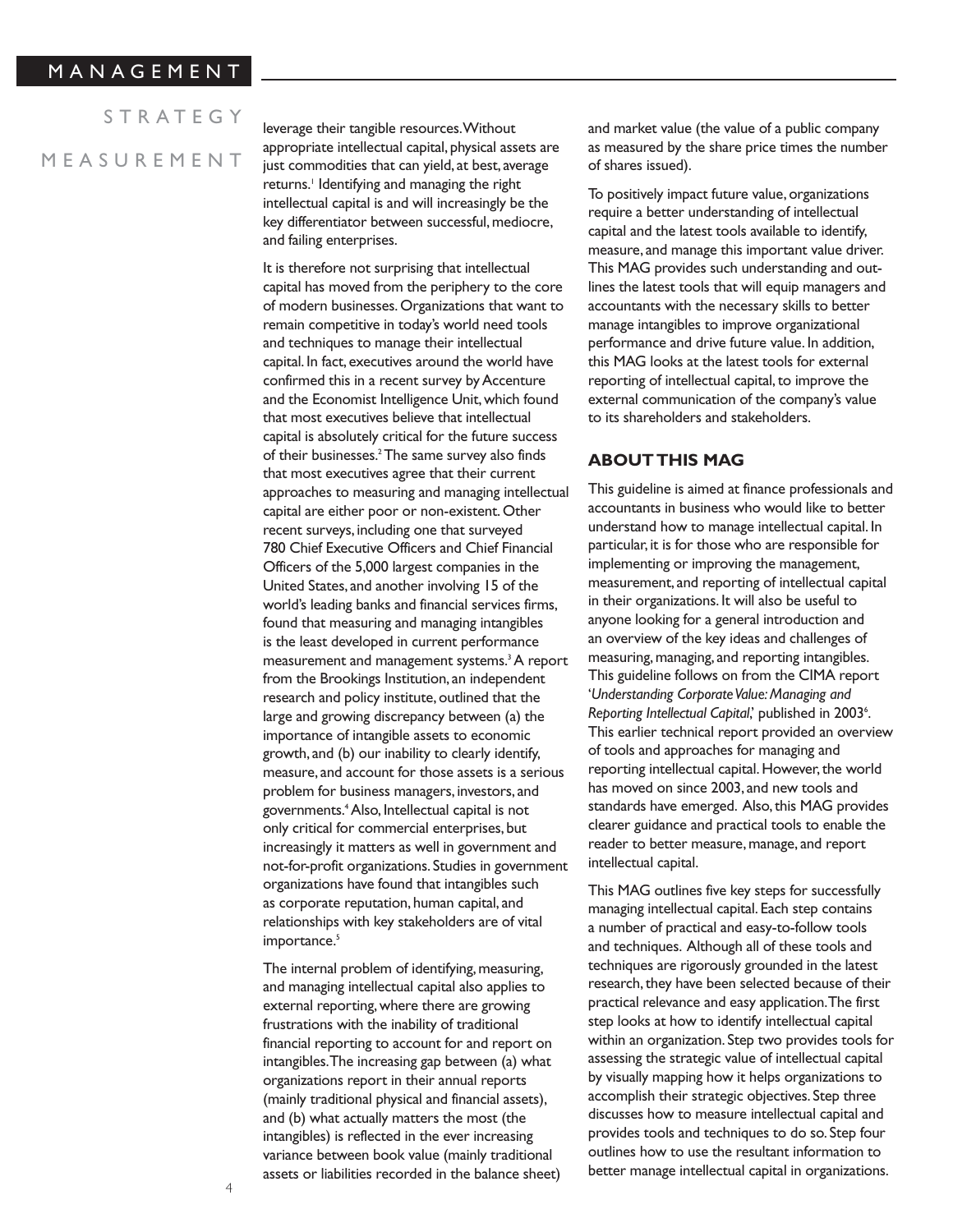It explores how to improve decision making, how to review the strategy, and how to assess the risks associated with intellectual capital.The final step discusses the reporting and disclosure of intellectual capital, and provides guidance on how to prepare such reports. Before discussing each of the five intellectual capital management steps, we provide a detailed definition of what intellectual capital is – to dispel a lot of confusion about the meaning of this term.

#### **WHAT IS INTELLECTUAL CAPITAL?7**

Before we can identify, measure, manage, and report on intellectual capital, we need to understand what we mean by that term.The concept of intellectual capital is often discussed, but not always well defined.<sup>8</sup> And a multitude of different words have been used to describe the same or a similar concept. People tend to use terms such as *assets,resources*, or *performance drivers*; and they often replace *intellectual* with words such as *intangible,knowledge-based*, or *non-financial*. Any of these words (or a combination of them) can be found in the management literature. Also, some disciplines (such as the financial accounting and legal disciplines) have created quite narrow definitions, such as 'non-financial fixed assets that do not have physical substance but are identifiable and controlled by the entity through custody and legal rights,' the definition found in accounting standards. Although narrow definitions like this are necessary to ensure consistency in balance sheets and other external reports, they are less useful in creating a broader understanding of intellectual capital.This is so because they exclude many commonly accepted intangibles, such as customer relationships or knowledge and skills of employees, as they cannot be controlled by the firm in an 'accounting' sense. All of this has led to some considerable confusion about what intellectual capital is and is not.

In this guideline, we will use the terms 'intellectual capital' and 'intangibles' interchangeably. It is important to stress that there is no generally right or wrong way to classify intellectual capital. For the purpose of this guideline, it is important to provide as broad a classification as possible, to ensure that the reader gets a complete picture of what intellectual capital encompasses.The key objective of this broad classification (defined below) is to increase the general understanding of what intellectual capital is, and therefore to facilitate the identification of intellectual capital within organizations.The classification should be

used as a template to ensure that all possible intangibles are identified. Debates about a potential overlap, or whether one intangible should be put into one category or another, are therefore, at this point, not productive or particularly useful.What is important is that we identify all intangibles that matter to our organizations.

## **Defining Intellectual Capital**

Together with physical and financial capital, intellectual capital is one of the three vital resources of organizations. Intellectual capital includes all non-tangible resources that (a) are attributed to an organization, and (b) contribute to the delivery of the organization's value proposition. Intangible resources can be split into three components: human capital, structural capital, and relational capital (see Figure 1). Each of these is discussed further below.

#### *Human Capital*

The principal sub-components of an organization's human capital are its workforce's skill sets, depth of expertise, and breadth of experience. Human resources can be thought of as the living and thinking part of intellectual capital resources.<sup>9</sup> These can therefore walk out at night when people leave; relational and structural capital on the other hand remains with the organization even after people have left. Human capital includes the (a) skills and competencies of employees, (b) their know-how in certain fields that are important to the success of the enterprise, and (c) their aptitudes and attitudes. Employee loyalty, motivation, and flexibility will often be significant factors too, because a firm's 'expertise and experience pool' is developed over time. A high level of staff turnover may mean that a firm is losing these important elements of intellectual capital.

#### *Relational Capital*

Relational capital includes all the relationships that exist between an organization and any outside person or organization.These can include customers, intermediaries, employees, suppliers, alliance partners, regulators, pressure groups, communities, creditors, and investors. Relationships tend to fall into two categories – those that are formalized through, for example, contractual obligations with major customers, suppliers and partners, and those that are more informal.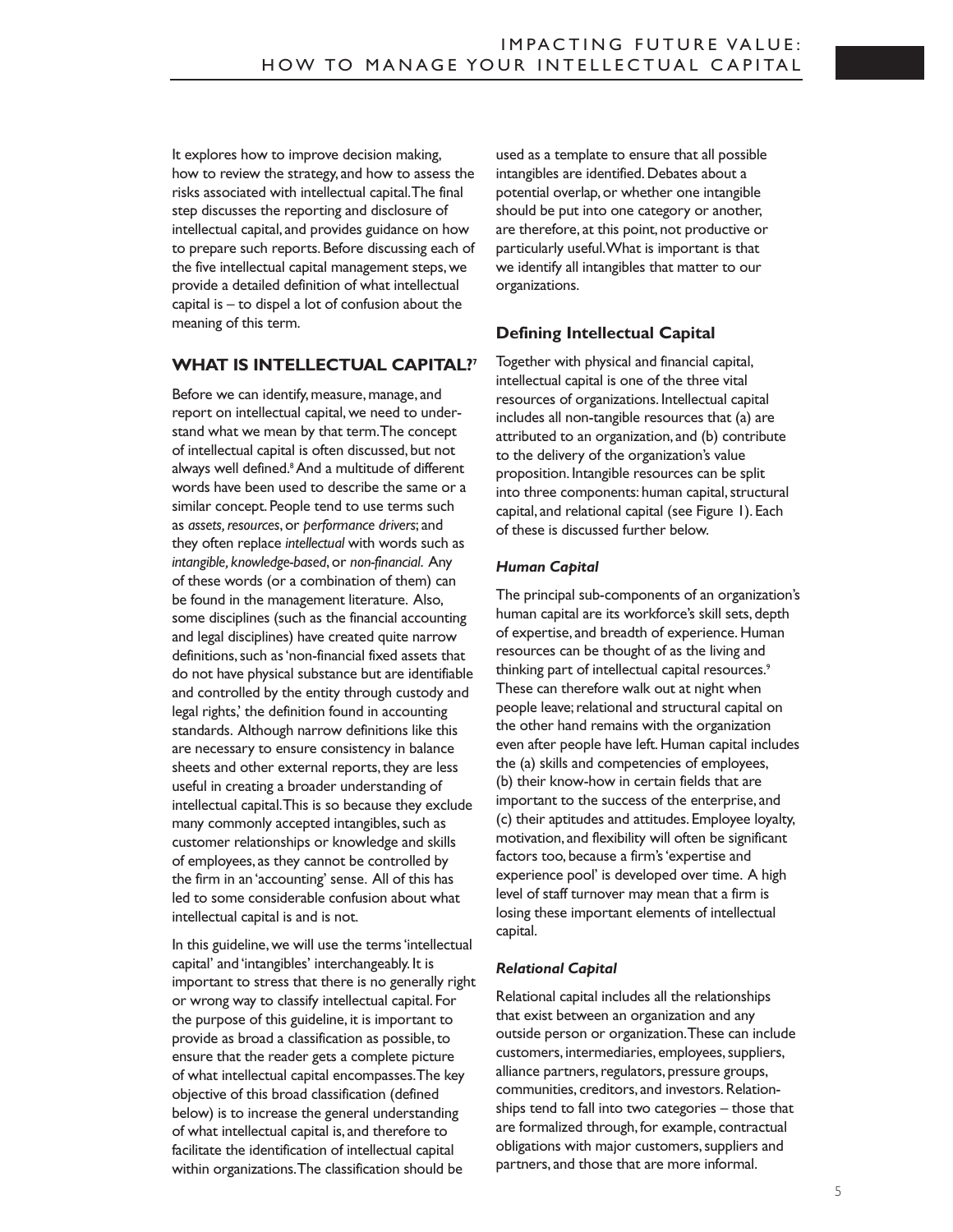STRATEGY

**Figure 1: Classification of Intellectual Capital**

MEASUREMENT



Although the former tended to be predominant in the past, today, the latter have a more important impact on how the enterprise is managed. In today's integrated economy, with just-in-time supply chains, relationships with trading partners and suppliers can be crucial. Brand image, corporate reputation, and product/service reputation, which reflect the relationships between organizations and their (current and potential) customers, also fall into this category.

#### *Structural Capital*

Structural capital covers a broad range of vital elements. Foremost among these are usually (a) the organization's essential operating processes, (b) how it is structured, (c) its policies, information flows, and content of its databases, (d) its leadership and management style, and (e) its culture, and (f) its incentive schemes.They can, however, also include legally protected intangible resources. Structural capital can be sub-categorized into *Culture,Practices and Routines*, and *Intellectual Property*.

*Organizational culture* is fundamental to achieving organizational goals. Organizational culture provides a common way of seeing things, sets the decision-making pattern, and establishes the value system.<sup>10</sup> Cultural resources include corporate

culture, organizational values, and management philosophies.They provide employees with a shared framework to interpret events, a framework that encourages individuals to operate both autonomously and as a team to achieve the company's objectives.<sup>11</sup>

*Processes and Routines*,which reflect shared organizational knowledge, can be important organizational resources. Practices and routines include internal practices and processes; these can be formal or informal (tacit) procedures and rules. Formalized routines can be reflected in process manuals that provide codified procedures and rules; informal routines include understood (but unstated) codes of behavior and workflows. One example of a process that has become a valuable strategic resource is Southwest Airlines' airplane turnaround, which they have optimized to only last 25 minutes.This process, introduced as a necessary part of Southwest's start-up as a low-cost carrier, has today become a key differentiator.<sup>12</sup>

*Intellectual property* – owned or legally protected intangible resources – is becoming increasingly important. Patents, copyrights, trademarks, brands, registered designs, trade secrets, database content, and processes whose ownership is granted to the company by law have become a key element of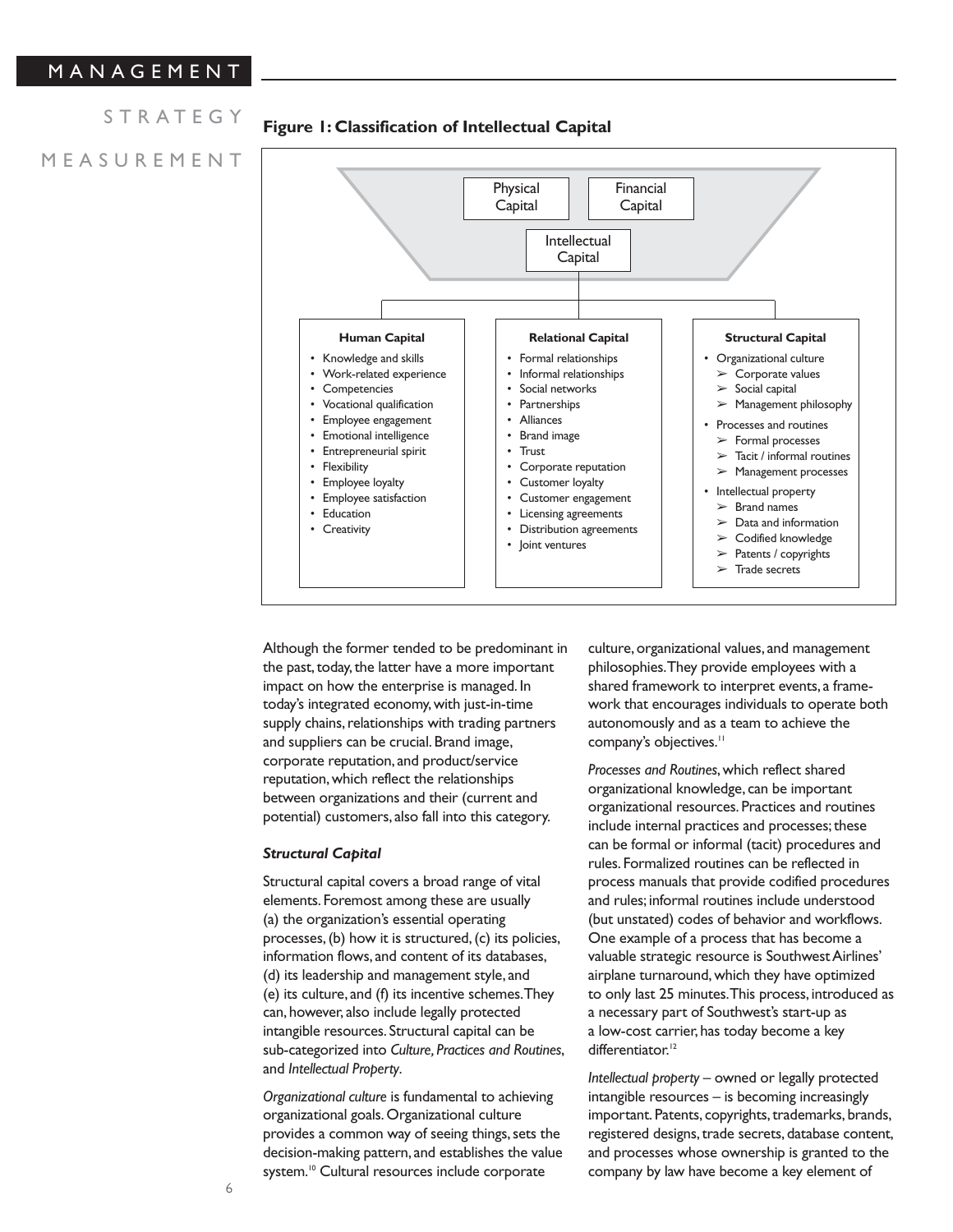competition.<sup>13</sup> Intellectual property is owned by the organization and not its employees. It represents the tools and enablers that help to define and differentiate an organization's unique offering to the markets in which it operates. Examples of intellectual property include trademark symbols such as the McDonald's Arches and the Nike Swoosh, or the patented '1-click' buying option at Amazon.com. Coca-Cola, for example, made a conscious decision to keep the formula for Coke a trade secret that it actively protects. Had they patented the formula instead, their patent protection would have run out many years ago, most likely destroying its market share.

## **FIVE STEPS TO SUCCESSFUL INTELLECTUAL CAPITAL MANAGEMENT**

In this MAG, we will outline five key steps for successfully managing intellectual capital (see Figure 2).The first step is to identify an organization's intellectual capital. Once this is known, we need to assess its value. It is important to understand that not all intellectual capital is automatically valuable to an organization. It is only valuable if it helps to deliver the organizational objectives. In step two, we therefore assess the relevance of intellectual capital by mapping the strategy (with its intellectual value drivers) onto a strategic map.The third step is to extract meaningful management information from measuring the performance of intellectual capital. In step four, this management information can then be used to analyze performance and to develop management insights that inform organizational decision making and learning. Finally, in step five, external reports can be produced to communicate the value of intellectual capital to internal and external stakeholders.

## **Figure 2: Five-Step Intellectual Capital Management Model**



Each of these five steps will be discussed in detail below.We will explain what each step involves, and provide a number of tools and techniques designed to help the practicing manager to better manage the organization's intellectual capital.

## **1. Identifying your Intellectual Capital**

The first step, an inventory check, requires identifying an organization's intellectual capital. The categorization of intellectual capital outlined above can be used to facilitate a discussion about the current stock of intangibles. It can be used to create a template that informs people about the different categories of intellectual capital, and prompts them to think about their organizations' different types of intangibles (see Figure 3).

Intellectual capital can be identified through conducting interviews, facilitated workshops, or via mail or online surveys. From experience, face-to-face individual interviews or surveys work best, as they allow everyone to have a say, free of the suppressing influence of stronger or more dominant participants in workshops.

It is important to emphasize again that the objective of this classification template is to facilitate a discussion about as many different resources (intellectual, physical, and financial capital) as possible, to create the most realistic picture of the existing resource architecture.

Individual responses from surveys or interviews can then be analyzed and compiled into a list of all the major resources. At this point, it is no longer as important to use the categories introduced in Figure 1,as it is to present the individual resources in a language that is understood within the particular organization. Different organizations tend to use organization-specific terminology to describe the same resources. It is always advisable to use the organization's commonly used language instead of the categories or examples provided in the template below. Using terminology such as 'human capital', for example, can cause misunderstanding or even cynicism, especially if this terminology is not commonly used within the organization.

#### *Intellectual Capital Underpins Competencies*

Even though most organizations possess a wide variety of intellectual capital, some will contribute more to delivery of their value proposition than others.This is because (a) the value of intellectual capital depends on an organization's specific strategy, and (b) intellectual capital dynamically interacts with and depends on other resources: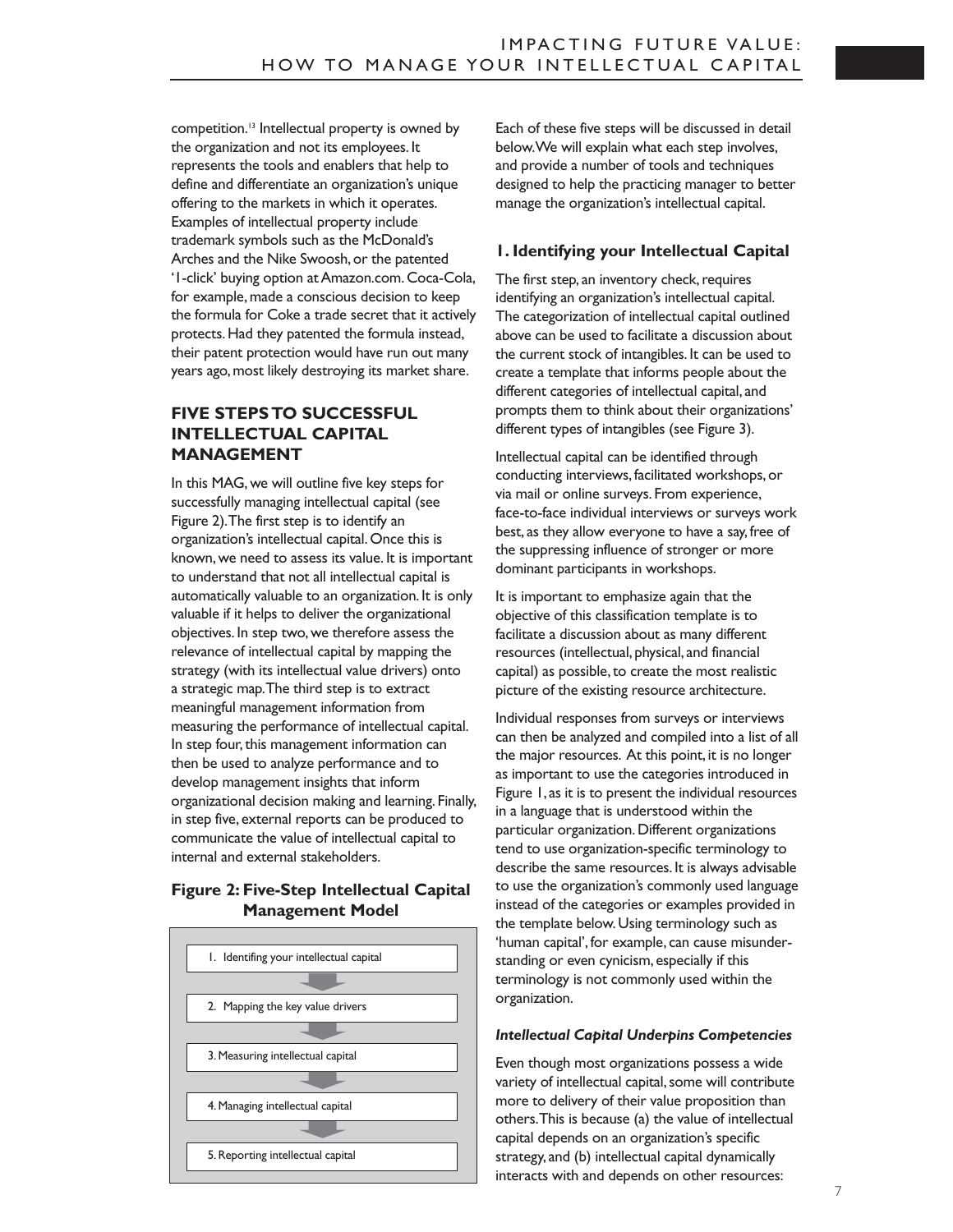## STRATEGY

## MEASUREMENT

## **Figure 3: Identifying Your Resource Stock (Source Marr, 2008)**

| <b>Resource Category</b>  | <b>Examples of Sub-categories:</b>                                                                                                                                                                                                                                                                  | Intellectual Capital elements with a<br>significant presence in our organization: |
|---------------------------|-----------------------------------------------------------------------------------------------------------------------------------------------------------------------------------------------------------------------------------------------------------------------------------------------------|-----------------------------------------------------------------------------------|
| Human Capital             | Knowlege, education, technical knowledge and<br>expertise, skills, know-how, attitudes, experience,<br>motivation, flexibility, commitment, creativity, etc.                                                                                                                                        |                                                                                   |
| <b>Relational Capital</b> | Customer relationships, supplier relationships,<br>reputation, image, trust, contractual relationships,<br>informal relationships, alliances, relationships with<br>regulators, partners, etc.                                                                                                      |                                                                                   |
| <b>Structural Capital</b> | Processes, tacit routines, organizational structure,<br>governance and management approaches,<br>organizational culture, social capital, shared identity,<br>patents, brand names, copyrights, trade secrets,<br>codified information and knowledge, e.g., in<br>databases or process manuals, etc. |                                                                                   |
| <b>Physical Capital</b>   | Property, plants, location of buildings, information<br>and communication infrastructure, machines,<br>equipment, natural resources, physical infrastructure,<br>office design, etc.                                                                                                                |                                                                                   |
| <b>Financial Capital</b>  | Cash, investments, bonds, loans, budget, etc.                                                                                                                                                                                                                                                       |                                                                                   |

- The value of intellectual capital *depends on an organization's specific strategy*. For example, the know-how of building engines is essential for Honda, but of little value to a financial services firm; likewise, the competencies associated with creating light and durable composite materials so essential for successful Formula One motor racing teams is undoubtedly probably of little value to a telecommunications firm.
- Intellectual Capital elements are not static they *dynamically interact* with each other, and often depend on other resources for their value. For example, Amazon.com's brand awareness and reputation, although critically important, would rapidly fade without its efficient distribution network, well-designed internal processes, and strong supplier relationships. It is therefore impossible to value a brand name without taking into account all other important factors, such as reputation, people, processes, etc. Cases such as the accounting firm, Arthur Andersen, have shown how a brand name can disappear overnight if the supporting intangibles such as trust or reputation fall away. Often referred to as the interconnectedness of resource stocks, such relationships are extremely important to intangibles.

This means, therefore, that individual intellectual capital resources interrelate with other intangible and tangible resources to form core competencies. In turn, these allow an organization to perform its core activities to deliver its value proposition and strategic deliverables (see Figure 4). A core activity is an excellently performed internal activity that is central, not peripheral, to a company's strategy, competitiveness, and value proposition. An organization should only have very few (usually between 2 and 5) core activities.

## **Figure 4: Intellectual Capital Underpins Capabilities and Core Competencies**

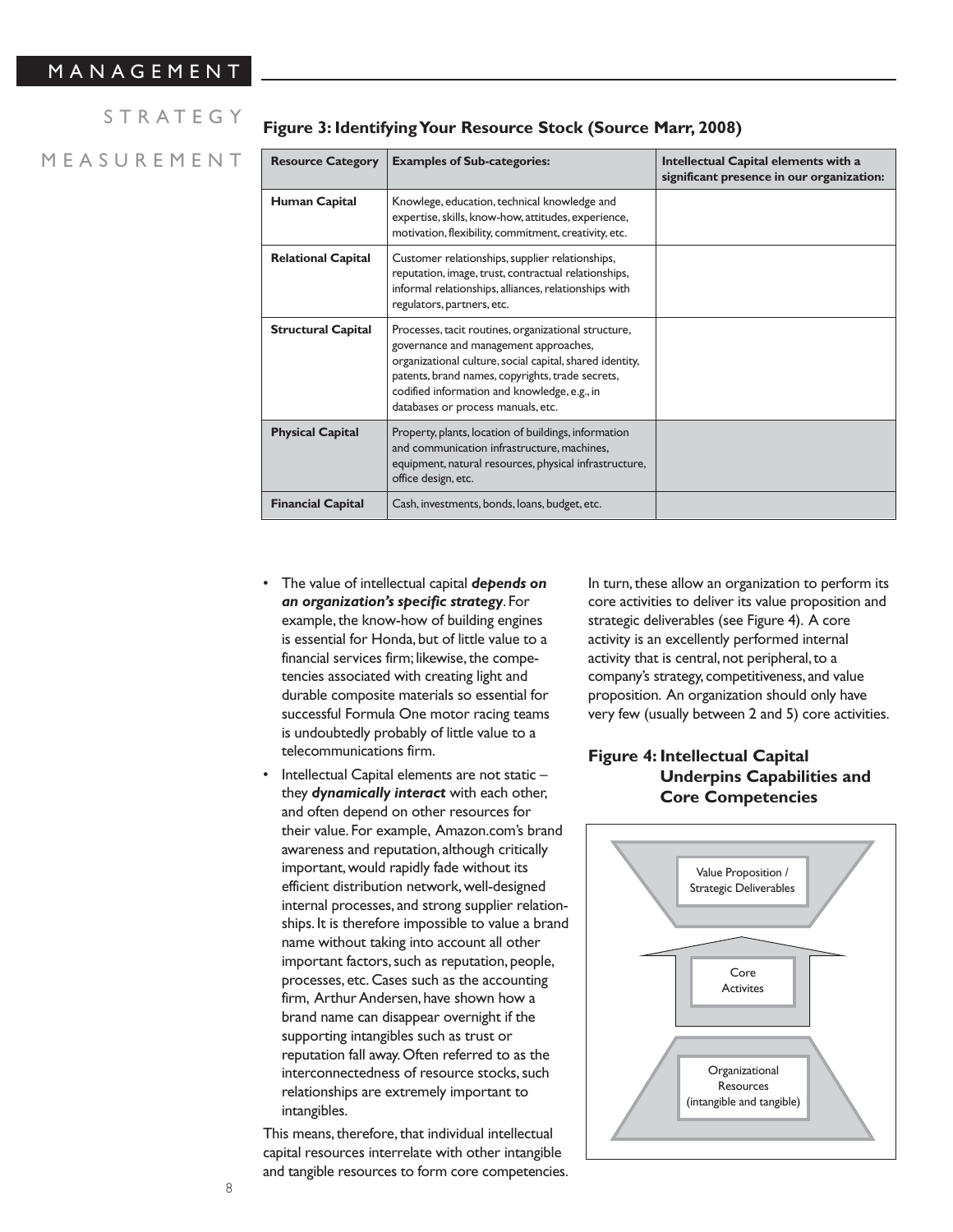| <b>Identified Key</b><br><b>Resources Examples</b> | Relative strengths of these resources<br>in our organization<br>$0 = not at all important$<br>$10 = \text{vitally important}$ | Relative importance of these resources<br>to delivering our value proposition<br>$0 = not at all important$<br>$10 = \text{vitally important}$ |
|----------------------------------------------------|-------------------------------------------------------------------------------------------------------------------------------|------------------------------------------------------------------------------------------------------------------------------------------------|
| Our specific subject<br>knowledge                  |                                                                                                                               | $ 0\rangle$                                                                                                                                    |
| Our perceived<br>reputation                        | 4                                                                                                                             | 9                                                                                                                                              |
| Relationships with<br>key partners                 | 4                                                                                                                             | 6                                                                                                                                              |
| Our patent for X                                   | 9                                                                                                                             | $\mathcal{P}$                                                                                                                                  |
| Our brand $X$                                      | 8                                                                                                                             | 7                                                                                                                                              |
| Etc.                                               |                                                                                                                               |                                                                                                                                                |

**Figure 5: Assessing the Importance of Intellectual Capital**

To understand the role and strategic importance of intellectual capital in any organization therefore requires a clear understanding of the firm's strategic direction and objectives.

#### *Assessing the Strategic Value of Intellectual Capital*

The relative importance or strategic value of intellectual capital can only be assessed in the context of the existing organization.The questions to ask are: How important are our different intellectual capital resources to achieving our overall value proposition? Or, how strong are our existing resources and how can we utilize them more effectively? Independently assessing (a) the importance of the different resources to delivery of your value proposition, and (b) your resource strengths allows organizations to perform a gap analysis.This lets you understand whether you are building the appropriate intellectual capital for your value proposition, or whether you are under- or over-investing in certain areas.

This assessment is best done individually, either in interviews or by survey. Or it can be done in a workshop setting.The easiest way to perform the assessment is to use the list of key resources identified above, and then to add columns to assess the relative strengths and the importance of these resources to delivering the current strategy (see Figure 5). Conducting both assessments allows organizations to highlight any gaps.

The results from the individual assessments can then be aggregated and displayed in a resource map. Such a map visually represents the relative strength or importance of the different resources (intangible and tangible). It is also possible to

include the two data sets (strengths and importance), and to use different size bubbles to indicate any gaps.

Figure 6 illustrates such a resource map, one created for a leading online retailing business<sup>14</sup> to understand the relative importance of its resources to deliver the existing value proposition. The value proposition of this well-known retailer was to become the world's preferred source for a particular type of goods by providing consumers not only with top level service, but also high quality value-added information, excellent price, simple transactions, and an enjoyable shopping experience. In this example, managers assessed structural capital and human capital as the most important intellectual capital value drivers (indicated by the biggest bubbles).This commercial enterprise places particular emphasis on its knowledge of the market and its customers, plus its processes and brand. Other important resources were its relationships, especially with its suppliers and lenders, as the business is still in the growing phase and unprofitable.This map helped the organization to understand the relative importance of its intellectual capital in order to allocate its resources appropriately.

As discussed in Figure 6, intellectual capital interacts with other resources to create a core competency, which in turn helps to deliver the value proposition.This means that resource interdependencies can only be assessed in relation to the organization's existing core competencies and value proposition. If you have defined your strategic deliverables and core activities, you can then use the above resource list to understand how the resources combine to deliver your core competencies and value proposition.<sup>15</sup>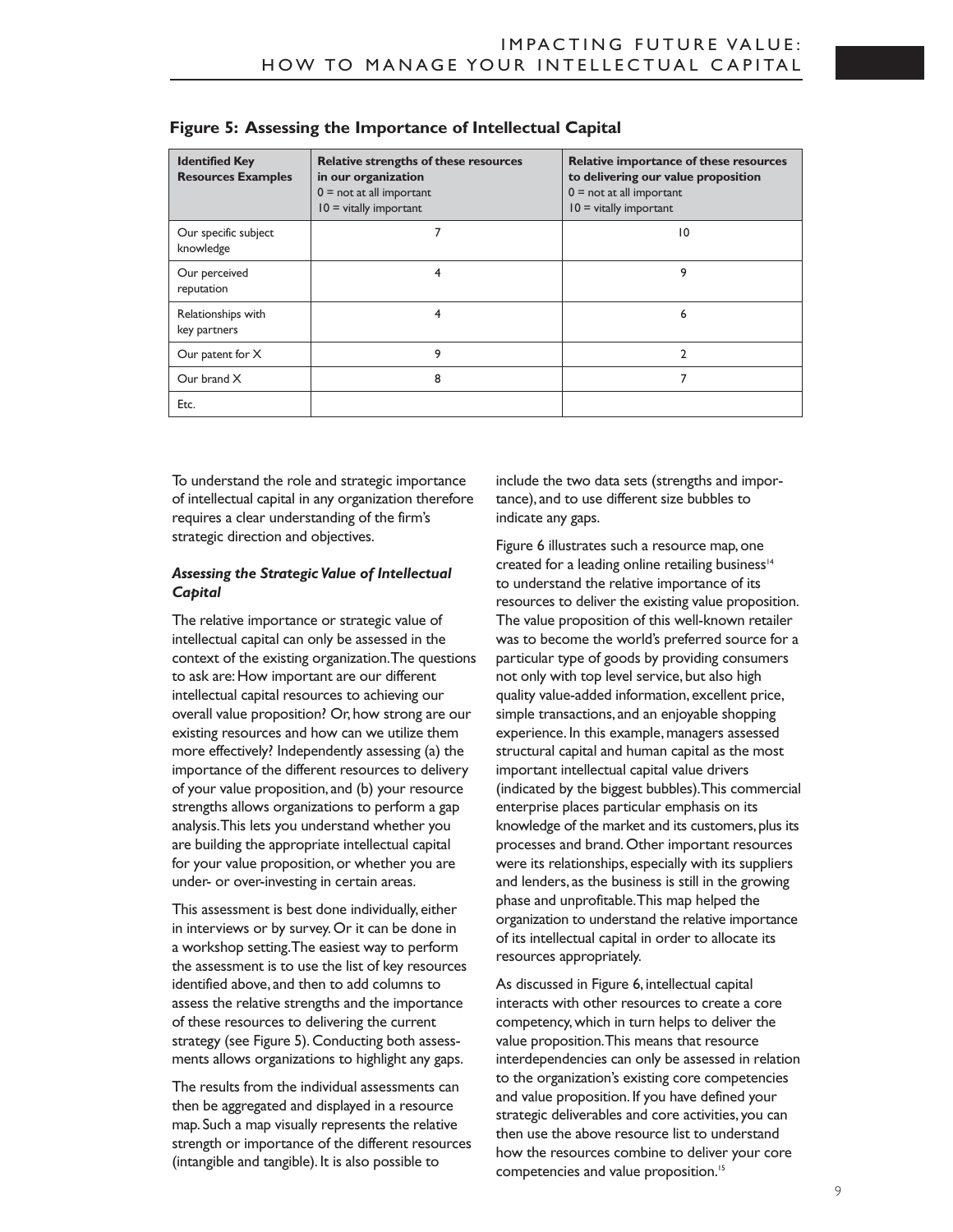## STRATEGY

## MEASUREMENT



## **Figure 6: Visualizing the Relative Importance of Key Resources (Source Marr, 2006)**

Studies have found that organizational resources (especially intangibles) are interdependent and enhance each other in affecting organizational performance. For example, a strong brand name might improve performance, but a strong brand name combined with the right market knowledge and customer service processes can improve performance even more. As a consequence, organizations should attempt not only to (a) understand the direct effect of each organizational resource on performance, but also to (b) assess the interdependencies and their effects on performance.<sup>16</sup> For this purpose, you can use a matrix to rate how resource A depends on resource B to deliver the core competency, until the all resource combinations are rated.The scale used for assessing the relationships could be between 0 and 5, with 0 indicating no relationship and 5 indicating a very strong interdependency. Again, these matrices can be completed by individuals and then aggregated.

Applying these tools will allow organizations to gain a solid understanding of their intellectual capital infrastructure. In the next section we will discuss how to map this into an integrated picture of strategy.

## **2. Mapping the Intellectual Capital Value Drivers**

A value creation map is a visual representation of the organizational strategy. Mapping your key value drivers into a visual map has two primary functions.The first is to ensure that the strategy with all its intellectual capital value drivers is integrated and coherent; the second is to enable easy communication of the strategy and the role and importance of intellectual capital in delivering the strategy. A value creation map brings together the three key elements of an organizational strategy, namely, its value proposition, its core activities, and its enabling strategic elements or performance drivers:

• The *value proposition* (or output deliverables) identifies an organization's purpose and its roles and deliverables. It also identifies the key output stakeholders of the organization and the value delivered to them. It is mainly derived from the analysis of the core purpose and the stakeholder requirements. Clarifying the value proposition allows organizations to put its intellectual capital into a strategic context.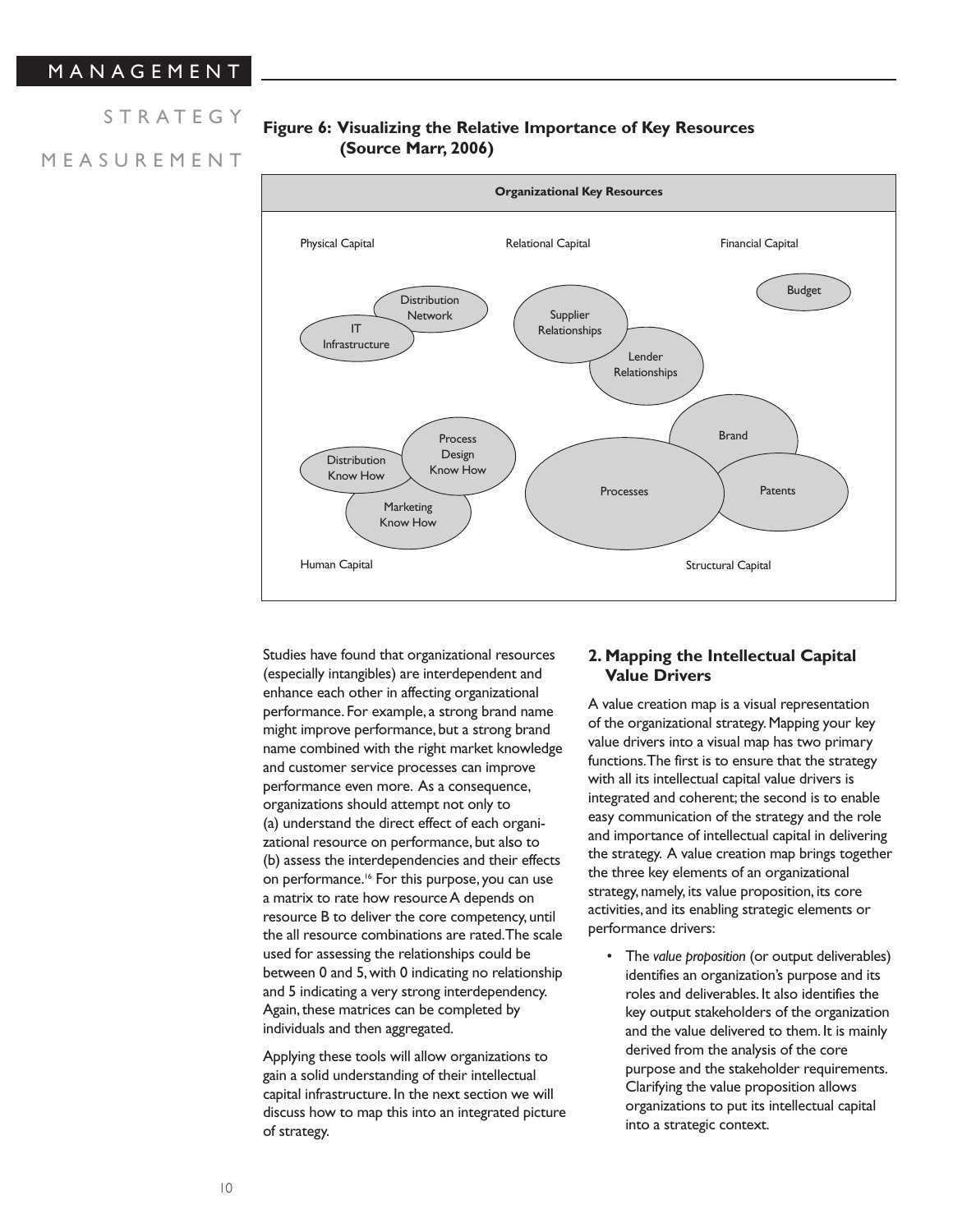

**Figure 7: Value Creation Map Template (Source Marr, 2008)**

- The *core activities* are the vital few things an organization has to excel at to deliver its value proposition.They essentially define (a) what an organization should focus on, and (b) what differentiates it from others. Core activities are directly linked to the organizational core competencies.
- The *enabling strategic elements (*or *value drivers)* are the other strategic elements or objectives an organization requires to perform its core activities and to deliver its value proposition.These enabling elements or value drivers derive from the assessment of the organization's resource architecture and intellectual capital.

These three components are then placed in relationship and displayed on one piece of paper to create a completely integrated and coherent picture of the strategy. A value creation map therefore visually represents an organization's unique strategy at a specific point in time. It therefore has a limited life-span.<sup>17</sup> As a consequence, the maps need to be regularly revised (usually annually), and no two value creation maps should be the same.The basic template of a value creation map is shown in Figure 7.

A value creation map (a) reflects a shared understanding of strategy and the importance of intellectual capital in the context of this strategy, and (b) facilitates its communication. Based on

such shared understanding, an organization can then assess and manage its intellectual capital.

How maps are portrayed can vary depending on preferences, levels of understanding, and available data.The most basic display does not show any cause-and-effect relationships or individual interdependencies between the enabling elements. Placing all these elements in one box indicates the interdependence of these different enablers or value drivers and the fact that, as a bundle of enabling elements, they support the core activities.

Value creation maps showing cause-and-effect relationships (see the example in Figure 8)<sup>18</sup> provide the most insight. Such maps indicate the most important cause-and-effect relationships between the different enablers. For example, better training builds up relevant knowledge, which in turn improves customer service processes.This type of value creation map is truly operational, thus promoting a deep and comprehensive understanding of the role and importance of intellectual capital.

Because a value creation map without causeand-effect links is easier to create (because the detailed interdependencies do not have to be determined), there is a danger that intellectual capital elements may be added that don't have a real impact on performance. A value creation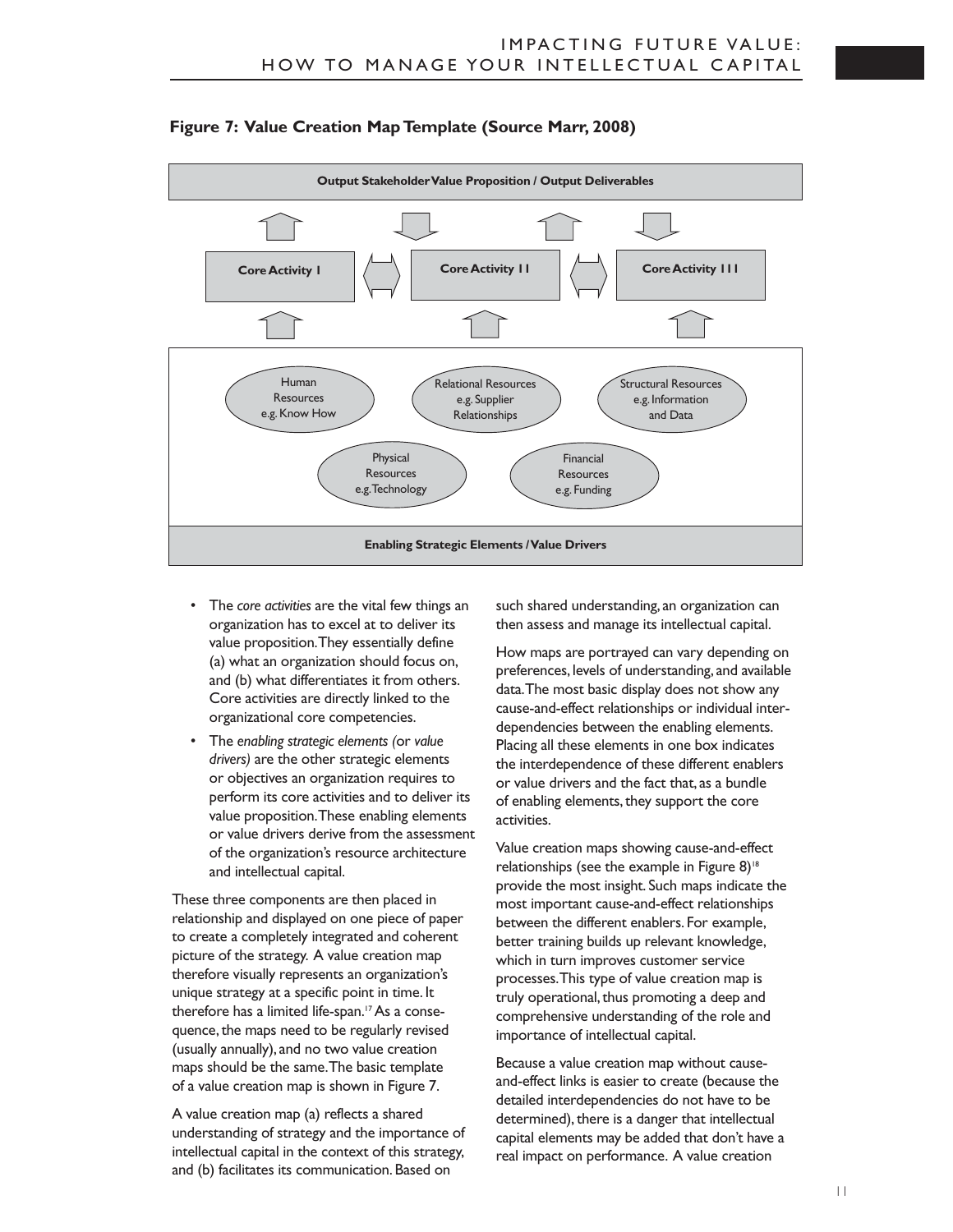## STRATEGY

MEASUREMENT





map with cause-and-effect links displays the most important interdependencies between the different enablers, thus ensuring that each element is clearly linked to the core activities and value proposition.This makes value creation maps easier to interpret and analyze, and makes possible the test and verification of assumed causal relationships and interdependencies.

We therefore recommend that organizations create value creation maps (preferably with causeand-effect links) that map the key relationships between the intellectual capital and the strategic outputs of an organization. Such maps can be created (preferably by a small task force) from the data collected in the first step of identifying the intellectual capital. A workshop with a wider audience (usually the senior management team) can then be conducted to discuss and finalize the map.

#### *Case study:Thomas Miller*

The Thomas Miller Group is a global insurance group that includes mutual insurance companies (known as Clubs).The TT Club,one of the Group's key companies, is a leading provider of insurance and related risk management services for the international transport and logistics industry.The TT Club has its global headquarters in the City of London, the central hub for insurance firms, but has 20 office locations around the world. Its customers range from the world's largest shipping lines, busiest ports, global freight forwarders, and cargo handling terminals, to smaller companies operating in niche markets. Since its inception over 20 years ago, the TT Club has steadily grown its premium income at an average rate of 10% per annum. Customer loyalty has been an essential factor in this growth. Indeed, 90% of its customers renew their policies with the TT Club each year.

Developing a value creation map (with cause-andeffect links) was part of the TT Club's strategic planning cycle. It wanted to better understand its strategic value drivers, with an emphasis on the non-financial and intangible performance drivers. Developing the value creation map involved a set of interviews with members of the senior management team, the CEO, and board members.The map was finalized in a facilitated one-day planning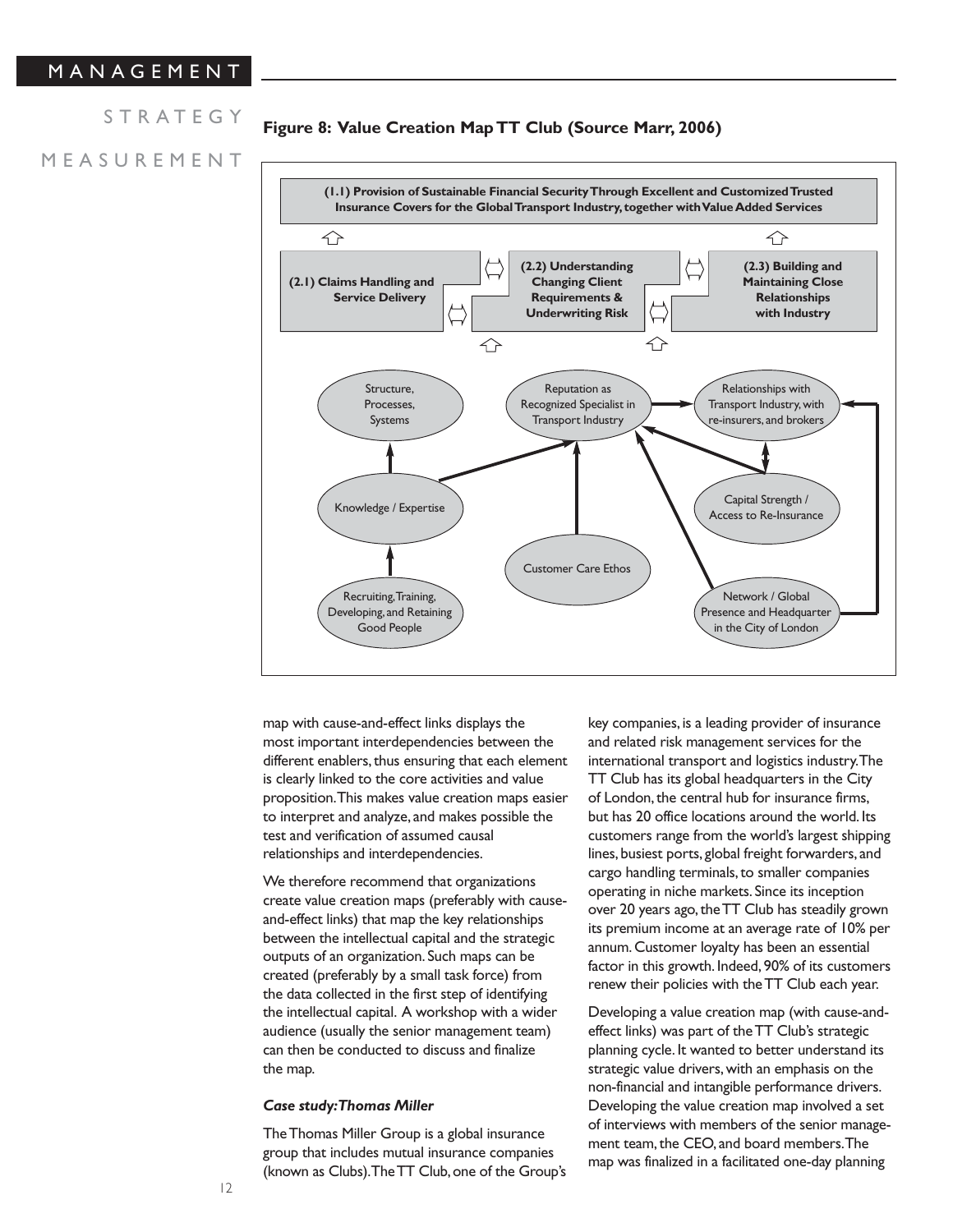workshop with the senior management team. The value creation map for the TT Club is shown in Figure 8.

The TT Club decided that its value proposition was to provide sustainable financial security for the global transport industry, by offering excellent customized insurance covers and value-added services that customers trust.They identified three core activities: (1) claims handling and delivery of services, such as risk assessments and advice; (2) understanding the industry and changing client demands and underwriting requirements; (3) building and maintaining close relationships with the industry, which gives the TT Club the status of an independent body within the industry.

These competencies are delivered through the current structures, processes, and systems supported by the reputation and recognition of the TT Club as a specialist member of the transport industry.These competencies are also delivered through relationships not only within the transport industry, but also with re-insurers and brokers. At the foundation of the value creation map is the ability to recruit, train, develop, and retain good people who help to create the needed knowledge and expertise. This knowledge and expertise together with the strong customer care ethos, helps to shape the TT Club's reputation in the industry. Knowledge and expertise also shapes the development of its processes, structures, and systems.

Another key enabler is capital strength and access to re-insurance, one of the strongest resources of the TT Club. Access to re-insurance depends on a strong and dynamic relationship with re-insurers. Capital strength is also an important driver of reputation; without capital strength,TT Club's reputation would suffer very quickly.The TT Club's global presence helps it to create local relationships, which in turn help its reputation and recognition in the field. Having its headquarters in London enables the TT Club to develop the crucial relationships with (a) brokers who sell their products, and (b) re-insurers to make re-insurance deals.

#### **Case study: The Royal Air Force<sup>19</sup>**

We discuss below how the Royal Air Force of the United Kingdom (RAF) has applied the value creation mapping tool to identify and map its intellectual capital value drivers.The RAF has 50,000 service and civilian personnel, and more than 500 aircraft. It supports operations in the

Gulf region, Kosovo, and Afghanistan, and also maintains an RAF presence in Cyprus, Gibraltar, Ascension Island, and the Falkland Islands. Its key peacetime responsibility is to maintain the required readiness of its forces to support the requirement to operate as an expeditionary air force.

The RAF has applied the value creation map to cascade the overall strategy into the forces and RAF stations across the UK. Based on interviews, a value creation map was created for different stations.The essential resources on which the station relied (e.g., people, equipment, runways, and buildings) were evident.There were also several obvious core activities that needed little thought.These included flight training, servicing of aircraft, and administrative support. However, the importance of maintaining fighting spirit and cohesion across the unit called for competency in a number of intangible, but nonetheless essential, value drivers.The emerging picture was translated into a value creation map that charted how the enabling strategic elements flowed to the core activities, then to the delivered output, all to achieve the overall mission.

The goal was always to represent the essence of a station on a single A4 page. In the RAF context, the resultant diagram was termed the Strategic Map.The draft strategic maps were then subjected to rigorous review during a presentation given to station commanders and their executives. Although there were differing views on the key interdependencies and the relative importance of core activities, agreement was achieved on the map's essential components. After the Strategic Map had been agreed upon in principle, an associated table was generated that explained the intended scope of each element.

Figure 9 outlines the value creation map for one of the RAF stations, showing its value proposition, core activities,and intellectual capital value drivers. This version does not include the cause-and-effect links between the different intellectual capital elements. Overall, this station (RAF Waddington) exists to generate world-class Expeditionary Intelligence, Surveillance,Target Acquisition, and Reconnaissance (ISTAR) Capabilities.There were three core activities at which the station had to excel, namely, (a) to successfully contribute to operations and other tasks (today and in the future), (b) to provide and develop a sufficient number of capable and prepared people, and (c) to maintain, sustain, and develop sufficient combat-ready equipment.The station agreed on eight intellectual capital enablers of performance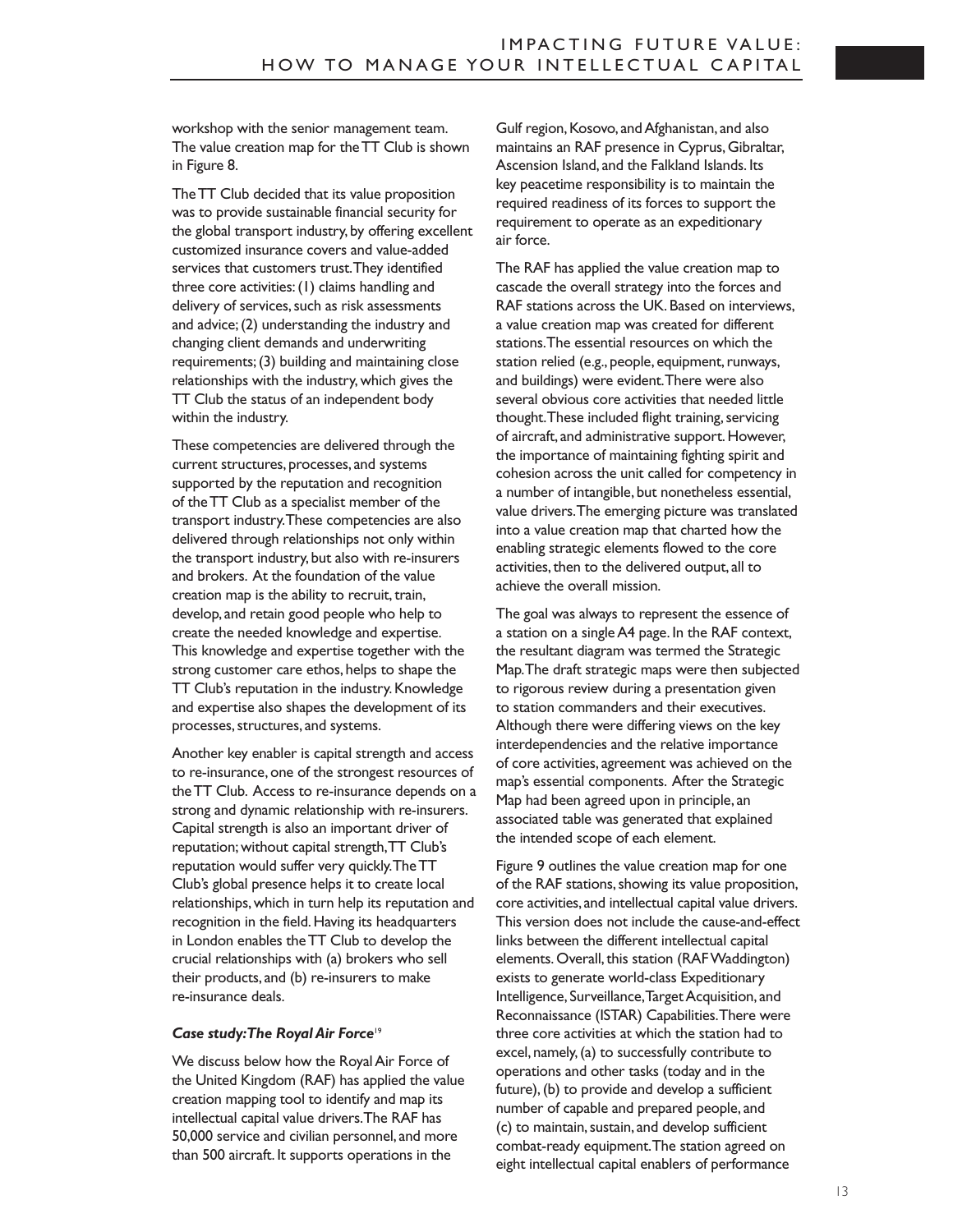## STRATEGY

MEASUREMENT



that it required to continue to deliver its objectives.These performance drivers are to: enhance and maintain competencies, training, and personal development; develop excellent motivation, fighting spirit, morale, and ethos; maintain and improve equipment; direct and coordinate output to ensure optimal use of resources; foster a culture of innovation and continuous improvement; communicate and engage proactively and openly; enhance health, fitness, and well-being; and cultivate a positive image and reputation.

In addition to these intellectual capital enablers, the stations identified a number of other resources it needed, including finance, infrastructure, equipment and stock, external services, and manpower. All of these are allocated to the stations.Together, all the elements form a cohesive picture of the strategy for RAF stations.

#### **3. Measuring Intellectual Capital**

After identifying and mapping the intellectual capital value drivers, organizations can start measuring them.We often have a misconception that intellectual capital is difficult or impossible to measure.This is not the case. Many tools and techniques are available to measure intellectual capital, and it is most probably easier to measure than you think.This section outlines a model that will assist you in developing performance indicators for your intellectual capital value drivers. Figure 10 shows the intellectual capital performance indicator design model. It starts with identifying which intellectual capital element you want to measure. Every intellectual capital value driver on the value creation map should be measured, and for each of them the indicator design model should be followed.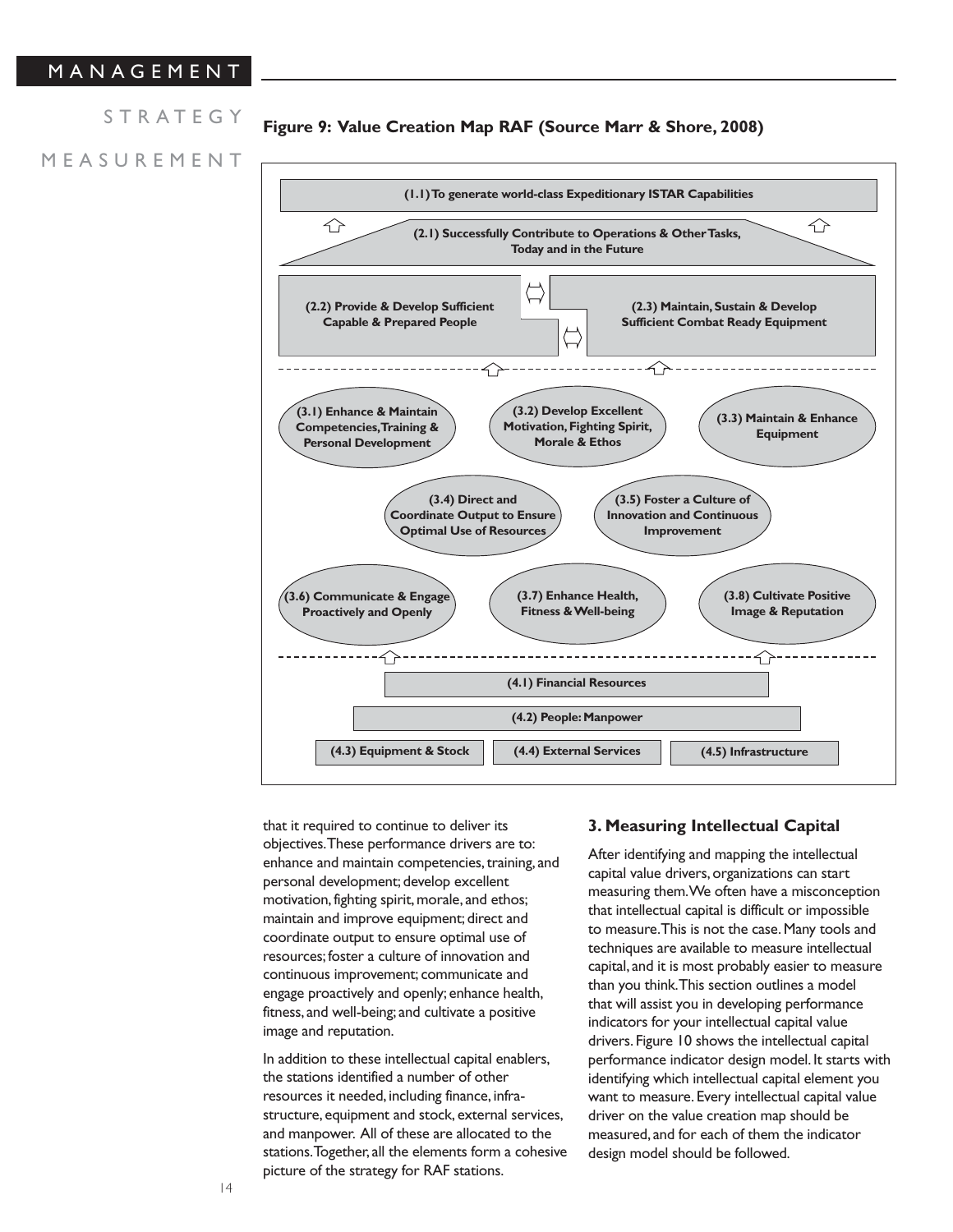



After you have decided on the intellectual capital value driver to measure, it is important to decide whether it is worth measuring in the first place. Measuring performance should provide us with meaningful information that helps to reduce uncertainty about intellectual capital, and enable us to learn about the intellectual capital value driver and its performance. Measuring performance should help us to make better informed decisions that enable us to improve our performance. An excellent way of determining whether an indicator is worth measuring is to establish the question(s) the indicator will help to answer. So-called Key Performance Questions (KPQs)<sup>20</sup> are designed to identify what managers want to know about the various intellectual capital value drivers. KPQs make sure that any measure has a clear purpose. If there is no question that needs to be answered, then there is no need for measurement.

Having identified that a question should be answered, you should think about how to collect the measurement data. At this point, you can

assume that this intellectual capital value driver has probably been measured before, and that someone has designed a method for measuring it, so don't re-invent the wheel. Do some research on already developed measurement methods.This can usually be done with simple Internet searches. If methods already exist (the most likely case), then it is important to assess whether any of them are appropriate to use. Not all methods will be useful for your purpose. If no appropriate methods seem to exist, you will need to design new measurement methods.

For both existing and newly developed methods, it is important to assess (a) whether it is possible to collect meaningful data, and (b) whether the data will help to answer your questions. Finally, it is important to assess whether the resultant data warrants the cost and efforts of measurement (which can be significant). If no meaningful data can be collected, if the data is not really helping you to answer the KPQ, or if the costs are not justified, then it is necessary to rethink and design different indicators.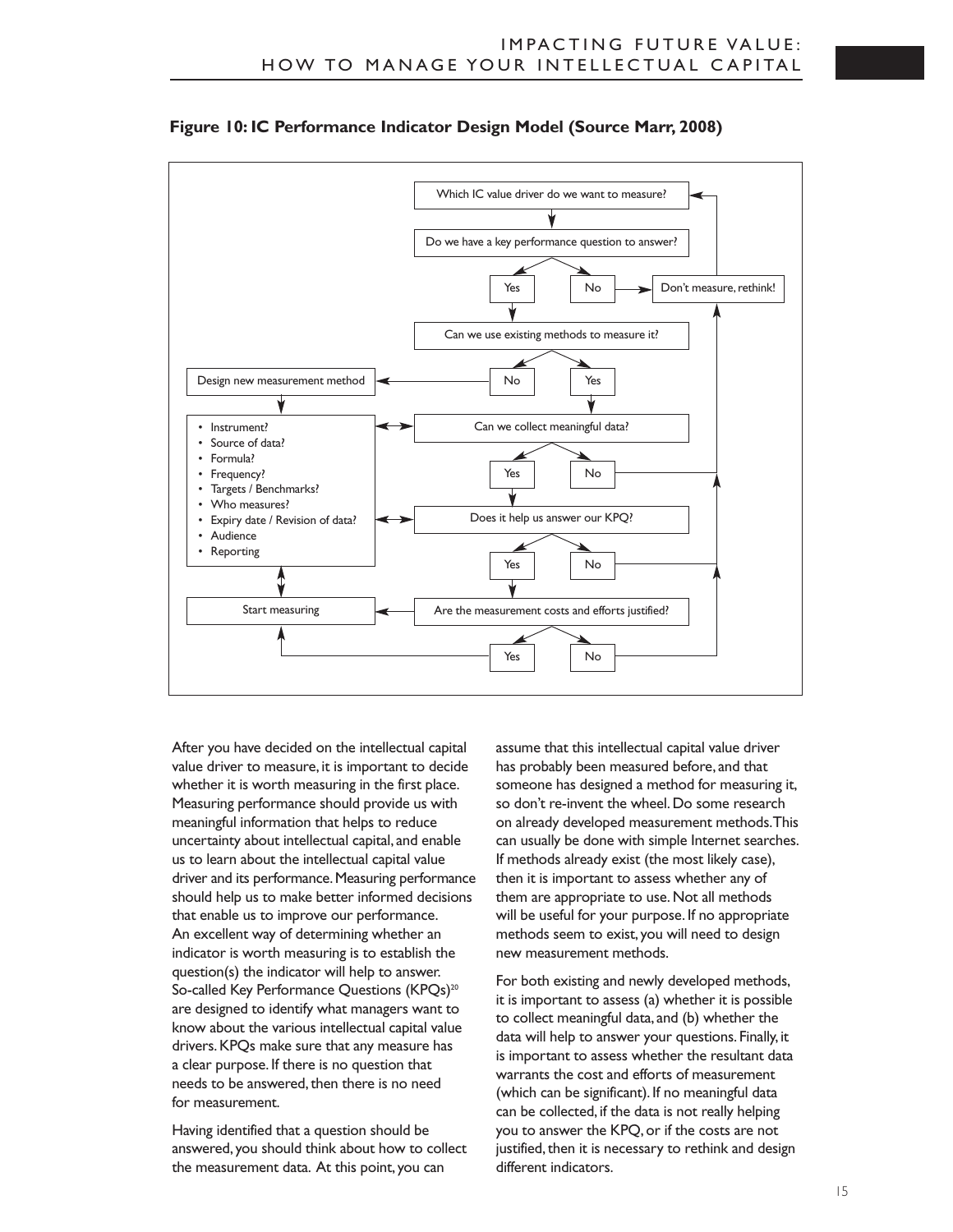## STRATEGY MEASUREMENT

After you have developed indicators, it is necessary to identify (a) the measurement instrument, i.e., how the data will be collected (e.g., survey or interviews); (b) the source of the data; (c) the formula used to compute the indicator; (d) the frequency of measurement; (e) any targets or benchmarks; (f) who will measure; (g) how long the indicator will be collected before it needs to be reviewed; (h) the target audience for this indicator; and (i) the reporting formats. Below, we look at developing key performance questions and designing performance indicators in more detail.

#### *Designing Key Performance Questions™*

Key Performance Questions (KPQs)<sup>20</sup> ask managers exactly what they want to know about the various intellectual capital value drivers. KPQs are asked to ensure that indicators are useful and meaningful.They make sure that we are clear about what it is we want to know. Also, by first designing KPQs we are able to ask ourselves: 'What indicators will best help us answer our key performance questions?'

An example of how powerful KPQs can be in managing strategic performance comes from Google – one of today's most successful and most admired companies. Google CEO Eric Schmidt says<sup>21</sup>: "We run the company by questions, not by *answers.So in the strategy process we've so far formulated 30 questions that we have to answer […]* You ask it as a question, rather than a pithy answer, *and that stimulates conversation.Out of the conversation comes innovation.Innovation is not something that I just wake up one day and say 'I want to innovate.' I think you get a better innovative culture if you ask it as a question."*

Any student of science learns that it is important to know what you are looking for before you start collecting any data. If we start collecting data without knowing what we are looking for, we often collect the wrong or unnecessary data, and develop few or no insights about the really important questions we need answers to. In our desire to find measures and get our hands on the data, we often fail to clarify what it is we really want to know. For example, after deciding that the relationship with our partners is important and that we ought to measure it, we need to pause to clarify what it is we want to understand. Here is where KPQs come in – defining the question or questions we want answered forces us to more specifically spell out just what it is we want to know. Once we have the question, we then have to ask ourselves: what information will answer this question and what is the best way of collecting it?

KPQs should not be designed solely in the boardroom. Designing KPQs provides a great opportunity to engage everyone in the organization, as well as some external stakeholders. Here are some guidelines for designing KPQs:<sup>22</sup>

• **Design between one and three KPQs for each intellectual capital value driver:** If the intangibles matter in delivering your strategy, then you should develop management questions you want answered. Try to keep them to the vital few (see Figure 11).

#### **Figure 11: KPQs and KPIs**



- **Involve people in the process:** Try to involve people in the design of KPQs by asking them what questions they believe are most relevant. After designing a list of KPQs, get feedback from the subject matter experts or different parts within and outside the organization. For example, ask the marketing department to discuss and refine the KPQs that relate to brand and reputation. Remember that KPQs communicate to everyone what really matters to an organization, and that the more people understand and agree with these questions the more likely it is that everybody will pull in the same direction.
- **KPQs should be short and clear:** A good KPQ is relatively short, and clear. A KPQ should only contain one question. Asking a string of questions makes it much harder to guide meaningful and focused data collection.The language should be clear and not contain any jargon or abbreviations that might not be understood. Likewise, ensure that the question is clearly written, using language those in your organization (and those consulted outside) are comfortable and familiar with.
- **KPQs should be formulated as open questions:**Closed questions such as 'How many people in our organization have higher education qualifications?' or 'Have we met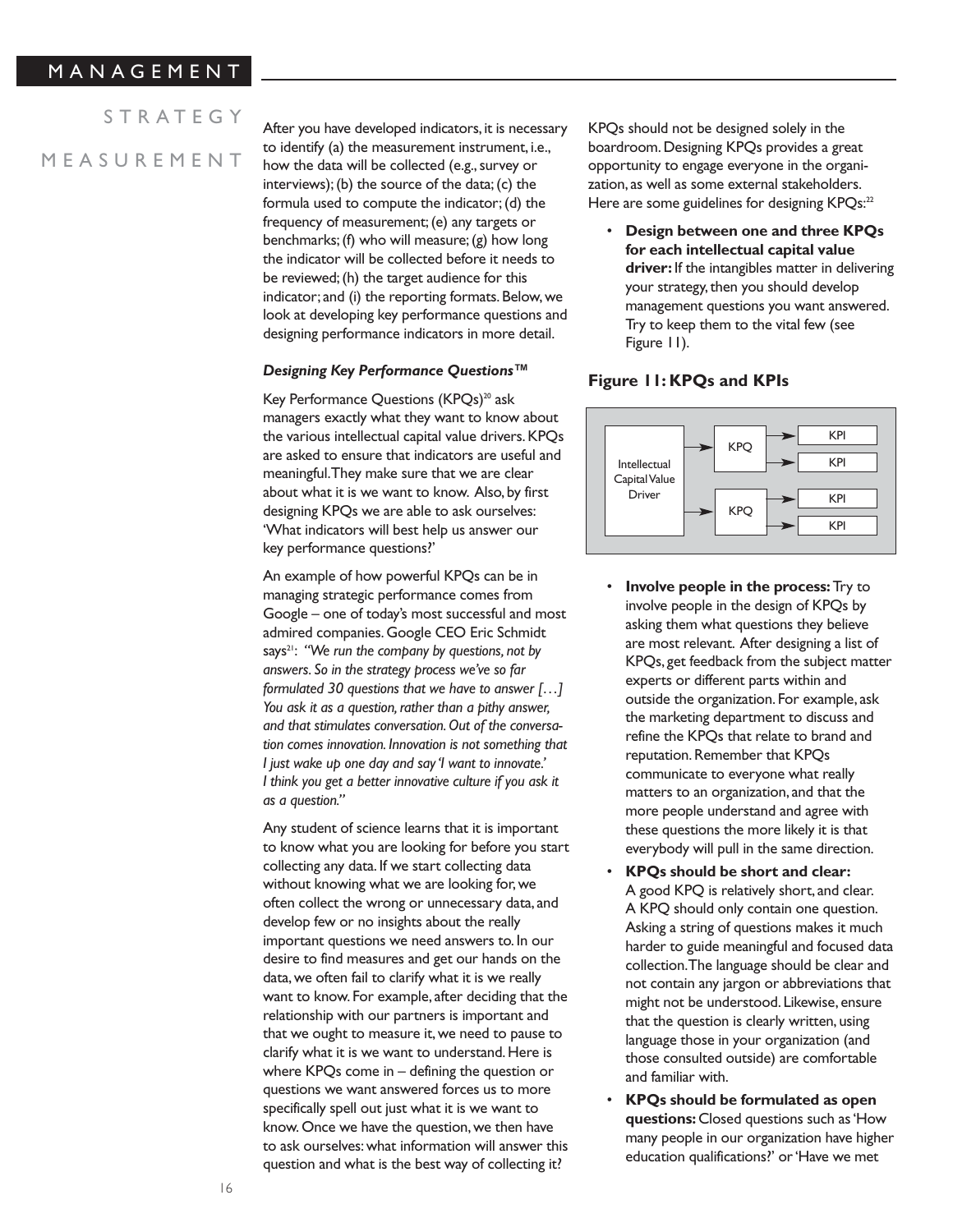our employee satisfaction target of 89%?' can be answered with a simple answer without any further discussion or expansion on the issue. However, open questions such as 'To what extent are we sharing knowledge?' or 'How well are we increasing our corporate reputation?' trigger a wider search for answers by seeking more than a 'yes' or 'no' response. Open questions make us reflect, they engage our brains to a much greater extent, and they invite explanations and ignite discussion. All of this is vital when it comes to intellectual capital.

- **KPQs should focus on the present and future:**Questions should be phrased in a way that addresses the present or future: "Are we increasing our market share?" instead of questions like "Has our market share increased?" By focusing on the future, we open up a dialogue that allows us to 'do' something about the future.We then look at data in a different light, trying to understand what the data and management information means for the future.This helps with data interpretation and ensures that we collect data that helps to inform our decision making.
- **KPQs are refined through usage:** After KPQs have been created, their answers should be evaluated, to see how well (a) the performance indicators answer the questions, and (b) the indicators help people to make better informed decisions. Once KPQs are in use, it is possible to refine them to improve their focus.

Below, we have listed some example KPQs to illustrate how organizations have developed key performance questions for some of their intellectual capital value drivers:

- To what extent are we enhancing our international reputation?
- How well are we sharing our knowledge?
- To what extent are we retaining the talent in our organization?
- How well are we promoting our services?
- How do our customers perceive our service?
- How effective are we in managing our relationships?
- How well are we innovating?
- How well are we communicating in our organization?
- How well are we working in teams?
- How well are we building our new competencies in X?
- To what extent are we continuing to attract the right people?
- How well are we fostering a culture of innovation and continuous improvement?
- To what extent do people feel passionate about working for our organization?
- How well are we helping to develop a coordinated network to perform clinical trials?
- How motivated is our staff?
- How well are we sharing one set of values?
- How well are we protecting our intellectual property?

#### *Designing Performance Indicators for Intellectual Capital*

Once we have the KPQs and know what it is we want to know, we can design performance indicators for our intellectual capital. Over the past decade, many tools and techniques have been developed to measure intellectual capital. Sophisticated measurement and analysis methods are usually used in fields such as physics and financial accounting, which have a long history of measurement and already have reliable quantitative measurement instruments.The measurement of intellectual capital is a relatively young field, without many generally accepted measurement instruments. It is natural that areas of measurement evolve and improve over time, and that more generally accepted methods will emerge. For example, temperature was considered very qualitative and immeasurable until Daniel Fahrenheit developed the mercury thermometer to measure it.Today, we all accept this form of measuring temperature.We will see similar evolutions for areas of intellectual capital.

Most measures of intellectual capital are indirect or proxy measures. For example, in measuring work-related competencies we might use the number of people with vocational qualifications as a proxy measure. Or, if we want to measure trust in our organizations, we collect survey data as proxies.This is completely legitimate and something we do in other more sophisticated areas of measurement. Just think of temperature, where we measure the expansion of mercury, or time where we measure the rotations of cogs.

The one danger with using proxy measures is that we sometimes oversimplify the process and simply measure what is easy to count. For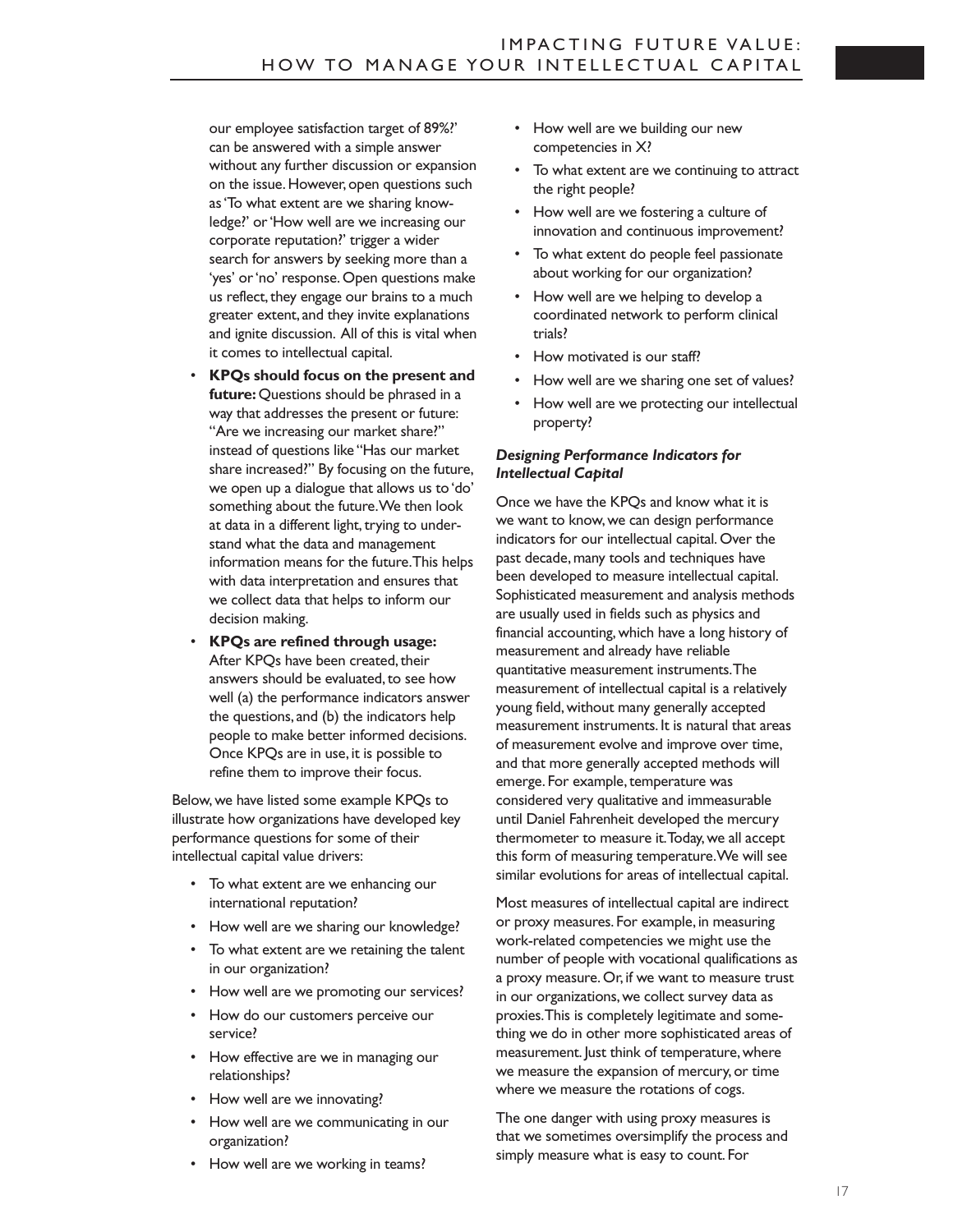## STRATEGY MEASUREMENT

example, we might want to understand intelligence but just measure IQ test scores. Another problem is that we tend to focus on numbers more than their meaning. As Dee Hook, founder of the Visa network, rightly said *"in years ahead,we must get beyond numbers and the language of mathematics to understand,evaluate and account for such intangibles as learning,intellectual capital,community,beliefs and principles,or the stories we tell of our tribe's values and prosperity will be increasingly false."*<sup>23</sup>

Words such as **performance assessment** seem more appropriate in this context than 'measurement.' Assessment goes beyond the assignment of numbers. Instead, we should assess performance by systematically collecting information to enable us to gain the required insights and answer our KPQs. Performance assessment can take the form of numbers, but should also include written descriptions, symbols, or color codes.

Furthermore, when it comes to intellectual capital, the word **indicator** rather than 'measure' seems to more appropriately reflect indirect measurement using proxy indicators. An indicator 'indicates' a level of performance, but it does not claim to 'measure' it. For example, a new indicator to assess customer satisfaction levels will indicate how customers feel; however, it will never 'measure' customer satisfaction in its totality.

We often associate counting with objectivity and reliability, and perception-based data with unreliability.This belief needs to change when it comes to intellectual capital. Many studies have shown that perceptual assessments are as reliable, if not more reliable, than archival data.<sup>24</sup> Perception data can (a) provide richer insights into the real level of performance, and (b) allow us to actively involve people in assessing performance. We can involve people by asking them, for example, to rank competitors, evaluate the service delivery or organizational culture, or assess the level of relationships with different suppliers.These assessments can take the form of numbers or grades; however, they can also be represented by symbols such as traffic lights or thumbs up or down, as well as by written assessments.Written assessments capture much more information, allowing us to more naturally communicate assessment outcomes. If numbers are used to assess intellectual capital, it usually makes sense to supplement them with at least a comment field to provide some explanatory narrative.

An important step in designing indicators for intellectual capital value drivers is to decide on the **measurement instrument** that will be used to collect the data. Before designing any new instruments, it is important to check what has already been developed and used by others. When deciding on the instrument, it is important to keep the KPQ in mind when assessing whether meaningful data can be collected. In many areas of intellectual capital, improved measurement instruments have led to more insightful and meaningful performance indicators.

The most suitable measurement method is most likely simpler than you first think; also, you usually have access to more data than you expect. Designing the right measurement instrument might only require more resourcefulness.25 For example, instead of using the ubiquitous and intrusive customer satisfaction survey, many service providers, such as hotels or banks, now use focus groups to identify what really matters to their target customers.They then employ professional mystery shoppers/users to assess service levels against the identified criteria. Call centers, for example, used to count only the number of abandoned calls, or call duration, as measures of customer service delivery. Now they use instruments such as audio taping telephone conversations between service agents and customers, and use coaches to randomly listen to conversations to assess the qualitative aspects of call handling.To enable the user to consider different measurement instruments, we present below an overview of different instruments for measuring intellectual capital value drivers:

- *Surveys and Questionnaires* provide a relatively inexpensive way of collecting data on intellectual capital from a large pool of people who might be at different locations.<sup>26</sup> This can be done via mail, e-mail, internet, or telephone. One big problem with this is the huge influx of surveys over the past few years, as more and more organizations require data for their non-financial indicators. As a consequence, it is now harder to persuade people to complete a survey. It is always a good idea to reduce the amount of time and effort required to collect performance data, not only for your organization, but also for your customers, employees, suppliers, etc. Surveys are regularly used to measure intellectual capital value drivers such as employee engagement, corporate culture, customer attitudes, innovation climate, or brand image.
- *In-depth interviews* are guided conversations with people, rather than the structured queries found in surveys.They put forward open-ended (how, why, what) questions in a conversational, friendly, and non-threatening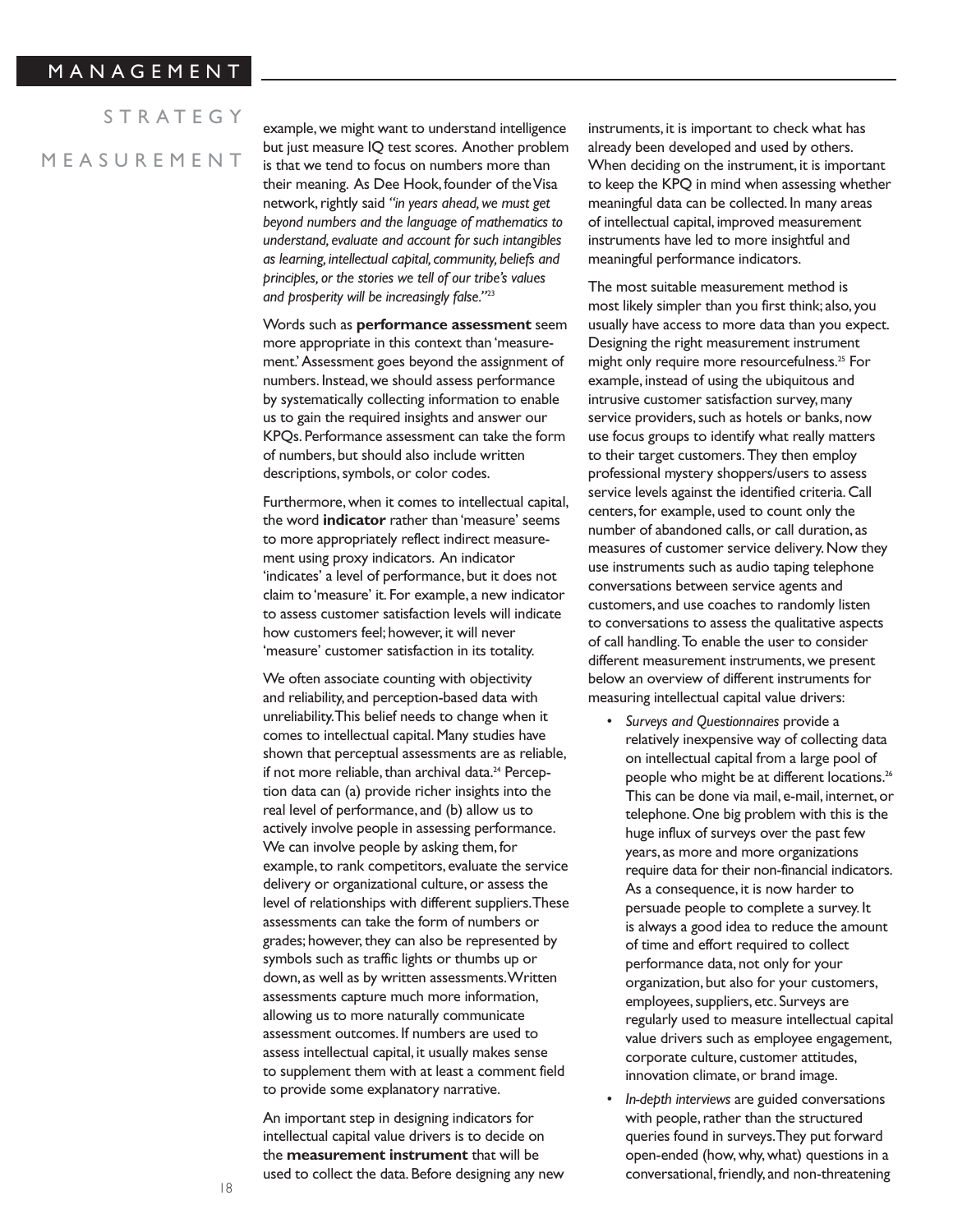manner.27 Interviews can be conducted face-to-face, or via telephone or videoconference. Interviews, which enable interaction directly with respondents, may provide new insights about performance. They provide examples, stories, and critical incidents that are helpful in understanding performance more holistically.<sup>28</sup> In-depth interviews can, for example, be used to assess intellectual capital value drivers such as relationship with key customers, suppliers, or partners. In addition to providing a performance score, they can also yield invaluable contextual information about, for example, how to improve relationships between key customers, partners, or employees.

- *Focus groups* are facilitated group discussions (5-20 participants) in which participants can express and share their ideas, opinions, and experiences.They provide a unique and interactive way to gather information, and allow the collection of rich, qualitative information. Focus groups are good ways of assessing employee- and customer-related intellectual capital value drivers such as customer experience, customer or staff engagement, team-working climate, or trust.
- *Mystery shopping approaches* assess a service by using a 'secret shopper' posing as a client or customer. Some companies hire their own mystery shoppers; other firms hire external suppliers to provide this service. The beauty of this assessment approach is that it is less intrusive than surveys or interviews. Many retail businesses, banks, and hotels have used mystery shopping to assess customer experience.Trained mystery shoppers can also be used for many other intellectual capital assessments, such as assessing an organization's culture or atmosphere.
- *External Assessments.* External organizations and institutions can provide independent performance assessments and indicators. Good examples of external assessments are independent surveys that measure the brand recognition, customer awareness, or market share in specific segments. An independent company creates a set of criteria, and then measures everyone against these criteria to assess, for example, the relative position or values of brands or corporate reputations.The advantage of external and independent assessments is that the data they provide allows

comparisons between organizations. However, external assessments might be too generic, and often use assessment approaches that don't provide the answers to the internal KPQs. External assessments are best used to supplement, cross-check, and validate other internal indicators.

- *Observations* allow us to collect information by observing situations or activities with little or no manipulation of the environment. The observer can either take the role of a passive onlooker / outsider, or can become involved in activities and, therefore, take the role of partial or full participant."The power of using observation methods is that it engages all of our senses not just our sight. It enables us to take in and make sense of the entire experience through our nose (smell), eyes (sight), ears (hearing), mouth (taste), and body (touch). Unlike other data collection methods, observation data can provide us with a more holistic understanding of the phenomenon we're studying."28 Observation outputs can take the format of score sheets, check lists, narrative reports, and video or audio taping. Observations have been successfully used in assessing organizational culture, skill and experience levels of employees, emotional intelligence, and creativity. Another example is employee safety. Instead of waiting for accidents and injuries to occur and then count those, so-called Safe Behavior measures can be used: Observers proactively look for safe behaviors that would prevent the most common accidents, and record those on a behavioral observation form.This information can then be shared, providing immediate feedback on potentially unsafe behavior.
- *Peer-to-peer* evaluation is the assessment of performance by participants who vote on or assess each other's performance, either openly or anonymously.This enables people to learn from each other, and to consider their own performance from the perspective of others. Peer-to-peer evaluations have been successfully used to gauge intellectual capital value drivers, including trust, knowledge and experience, teamwork, and relationships.

There are many more fascinating ways of collecting qualitative performance data – for more information and an example see the *Handbook of Qualitative Research*. 29To guide the indicator design, we have developed an intellectual capital indicator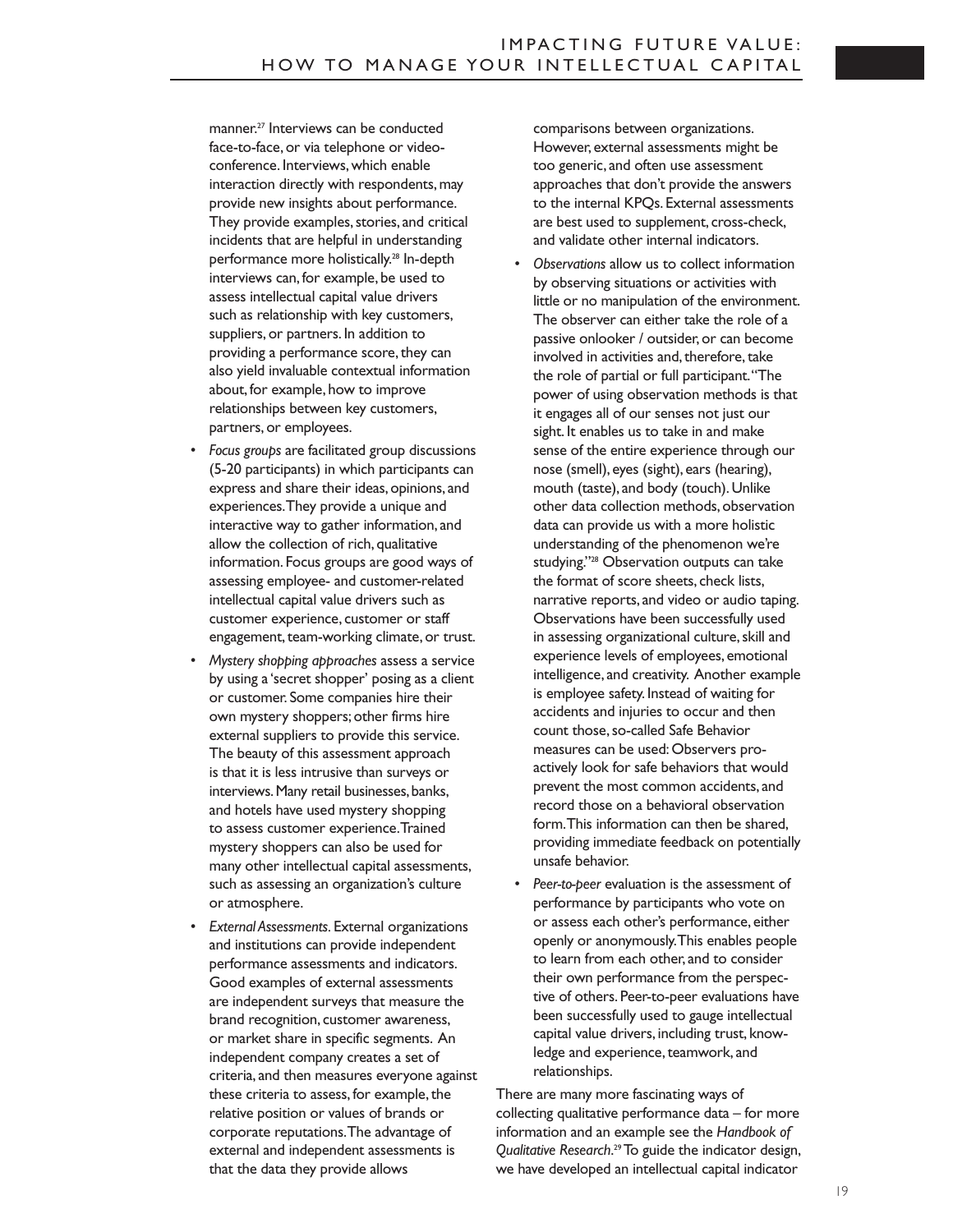## STRATEGY MEASUREMENT

template (see Figure 12) that can be completed following the model described in Figure 10.

The top part of the template states the intellectual capital value driver that is being assessed, the KPQ, and Ownership of the question.*Ownership* identifies the person(s) or function(s) responsible for managing the intellectual capital value driver that is being assessed. Every indicator should be given a clear name.

The *Data collection method* describes the method or instrument used to assess the intellectual capital value driver. As discussed above, selecting the appropriate data collection method is important. It is important to consider the strengths, weaknesses, and appropriateness of different data collection methods. Here, the designer of an indicator should briefly describe the data collection method, specify the source of the data, state how often the data is to be collected, identify the scale to be used to measure it, and identify who is in charge of collecting and updating the data.

*Source of the data* identifies where the data comes from.This ensures that the designer of an indicator ask a number of questions about the access to data. Is it readily available? Is it feasible to collect it? Will the data collection method, for example interviews with senior managers, provide honest information? If not, maybe different data collection methods could be combined?

*Frequency of data collection* identifies how often the data for that indicator should be collected. Some indicators are collected continuously, others hourly, daily, monthly, or even annually. It is important to decide what frequency will provide sufficient data to answer the KPQ, and how regularly it is feasible to measure. Organizations might want to continuously track indicators of website usage, because some of them might be readily available from server reports. External indicators for brand ranking, for example, might only be available once or twice a year. One of the biggest pitfalls of intellectual capital measurement is that data is not collected frequently enough. For example, many organizations conduct employee surveys once a year or even every eighteen months.This is not very useful, as the time between the assessments is too long, and impacts of corrective actions cannot be tracked. Instead of surveying all employees once a year, it is possible, for example, to survey a representative sample (let's say 10%) of employees every month. Individuals will

still complete a survey once a year, but the organization receives monthly information that allows them to answer their KPQs and act on the data much more quickly.

*Formula / scale / assessment – Here, the* designer of the indicators identifies how to capture the data. It may be possible to create a formula. Or an aggregated indicator or index that is composed of other indicators may be used. Here the designer also specifies (a) which of the following scales is to be used: nominal (numbering of categories, e.g., football players); ordinal (determination of greater or less, e.g., street numbers); interval (determination of intervals, e.g., degrees Fahrenheit or Celsius); and ratio (determination of equality and ratio in a continuum with a real zero, e.g., length, time, temperature in Kelvin); or (b) whether the indicator cannot be expressed in any numerical form.

*Targets and performance thresholds* identify the desired level of performance in a specified timeframe (e.g., 5% increase of market share by the end of March next year). Many firms use 'traffic lighting' to illustrate performance levels. Here, the designer of an indicator would specify the thresholds for red (under-performance), amber (medium performance), green (good performance), and sometimes blue (overperformance). Here, it is also worth thinking about internal or external benchmarks; these can be derived from past performance, from other similar organizations or departments, or from forecasts.

*Data entry* identifies the person, function, or external agency responsible for data collection and data updates.This could be an internal person or function, or an external agency, because many organizations outsource the collection of specific indicators. Outsourcing is especially common for indicators such as customer satisfaction, reputation, brand awareness, and employee satisfaction.

**Expiry / revision date** – Indicators are sometimes introduced only for a specific period of time (e.g., for the duration of major projects, or to keep on eye on restructuring efforts). It is common practice to introduce a significant number of indicators once and collect data forever, because no one ever goes back and identifies the indicators that are no longer needed. Other obviously temporary indicators are introduced without giving them an expiration date; however, for those indicators a revision date should be set that allows the designers to review the template and check whether it is still valid.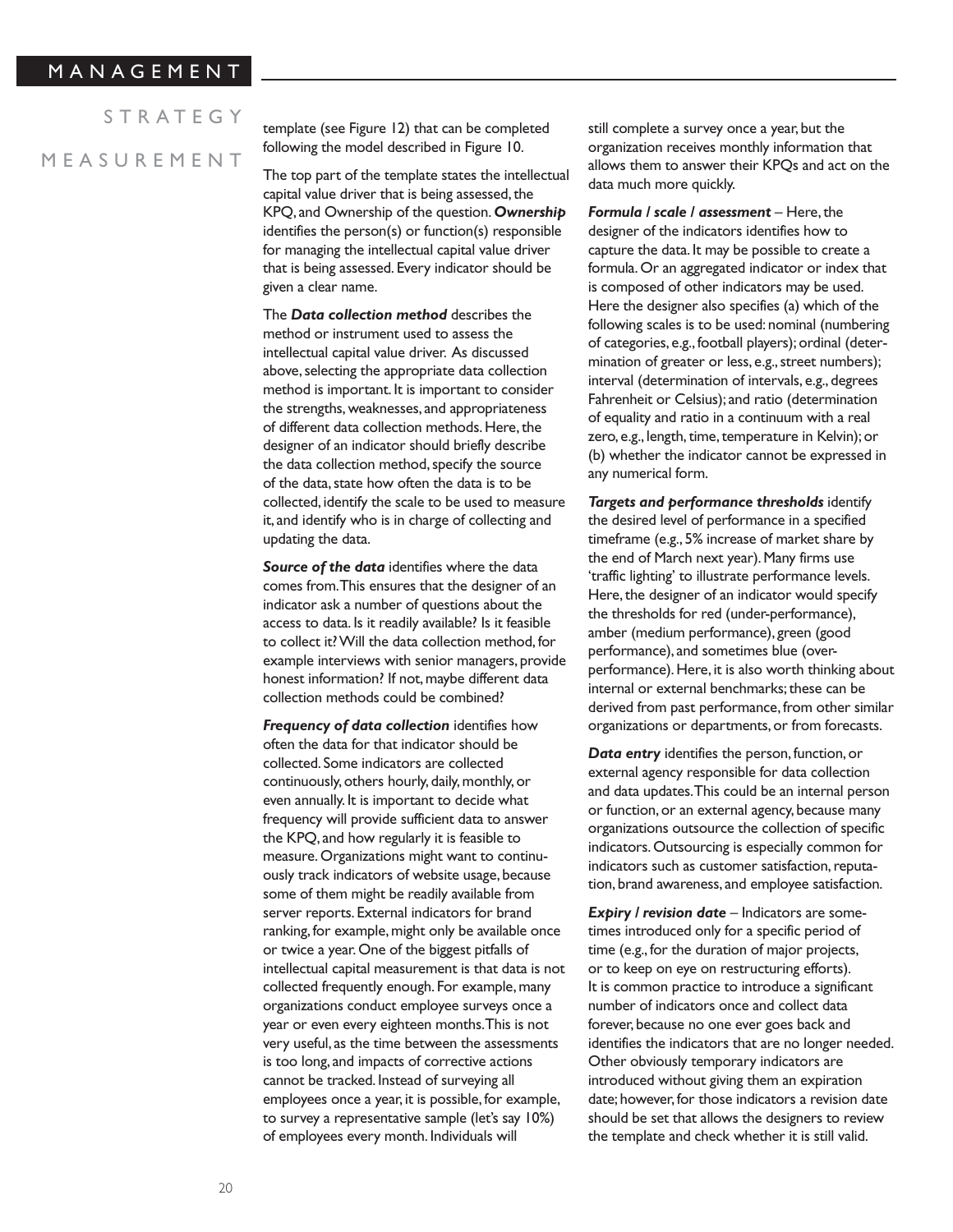## **Figure 12: Indicator and Index Design Template (Source: Marr 2006)**

| <b>TEMPLATE FOR DESIGNING</b>                                                                                   |                                                                                                                                                                                                                                                                        |  |
|-----------------------------------------------------------------------------------------------------------------|------------------------------------------------------------------------------------------------------------------------------------------------------------------------------------------------------------------------------------------------------------------------|--|
| <b>KEY PERFORMANCE INDICATORS</b>                                                                               |                                                                                                                                                                                                                                                                        |  |
| <b>Intellectual Capital Element</b><br>being Assessed:                                                          | Name the strategic element from the Value Creation Map which is being<br>assessed with this indicator.                                                                                                                                                                 |  |
| Key Performance Question(s)™                                                                                    | Name the question(s) related to performance that this indicator is helping<br>to answer.                                                                                                                                                                               |  |
| <b>Ownership / Person Responsible /</b><br><b>Champion / Coordinator</b>                                        | Identify the person(s) or function(s) responsible for the delivery / performance<br>of the measured strategic element.                                                                                                                                                 |  |
| <b>Indicator Name</b>                                                                                           | Pick a short and clear indicator name.                                                                                                                                                                                                                                 |  |
| Data Collection Method /<br><b>Instrument</b>                                                                   | Describe how the data will be collected.                                                                                                                                                                                                                               |  |
| • Source of Data                                                                                                | Describe where the data will come from.                                                                                                                                                                                                                                |  |
| • Frequency                                                                                                     | Describe how frequently this indicator will be collected. If possible, include<br>a forward schedule.                                                                                                                                                                  |  |
| • Formula / Scale / Assessment                                                                                  | Describe how performance levels will be determined. This can be qualitative, in<br>which case the assessment criteria need to be identified, or it can be numerical<br>or using a scale, in which case the formula or scales with categories need to<br>be identified. |  |
| <b>Targets and Performance</b><br><b>Thresholds</b>                                                             | Identification of targets, benchmarks, and thresholds for traffic lighting.                                                                                                                                                                                            |  |
| • Data Entry                                                                                                    | Name the person or role responsible for collecting and updating the data.                                                                                                                                                                                              |  |
| <b>Expiry / Revision Date</b>                                                                                   | Identify the validity date of this indicator, or when it will have to be revised.                                                                                                                                                                                      |  |
| How much will it cost or what<br>will the person / days required be to<br>collect the data and is it justified? | Estimate the costs incurred by introducing and maintaining this indicator.                                                                                                                                                                                             |  |
| <b>Reporting</b>                                                                                                |                                                                                                                                                                                                                                                                        |  |
| • Audience / Access                                                                                             | Name the key audience for this indicator and clarify who will have access to it.                                                                                                                                                                                       |  |
| • Reporting Frequency                                                                                           | Outline how frequently this indicator will be reported to the different audiences<br>(if applicable).                                                                                                                                                                  |  |
| • Reporting Formats                                                                                             | Describe how the performance indicator will be presented (numerical, graphical,<br>narrative formats). Here it is good to especially think about visual representation<br>that makes it easy to understand and digest.                                                 |  |

*Estimated costs* – Another aspect that should be considered is the cost and effort required to introduce and maintain a performance indicator. Many managers and measurement experts assume that creating and maintaining measurement systems does not incur significant costs. On the contrary, however, measurement is expensive, especially if the indicators are supposed to be relevant and meaningful to aid decision making and learning.Costs can include the administrative and/or outsourcing costs of collecting the data, as well as the cost of analyzing and reporting on the performance. It is important to ensure that the costs and efforts are justified.

*Reporting* – Here, the designer of an indicator identifies how to report the performance indicator, identifying the audience, access restrictions, the reporting frequency, and reporting formats.

*Audience and access* identifies who will receive the information on this performance indicator. Reports on indicators can have different audiences. It might therefore be a good idea to identify primary, secondary, and tertiary audiences. The primary audience will be those directly involved in the management and decision making related to the strategic element that is being assessed.The secondary audience could be other parts of the organization that would benefit from seeing the data. A possible tertiary audience could be external stakeholders.

*Reporting frequency* identifies how often to report on this indicator. If the indicator is to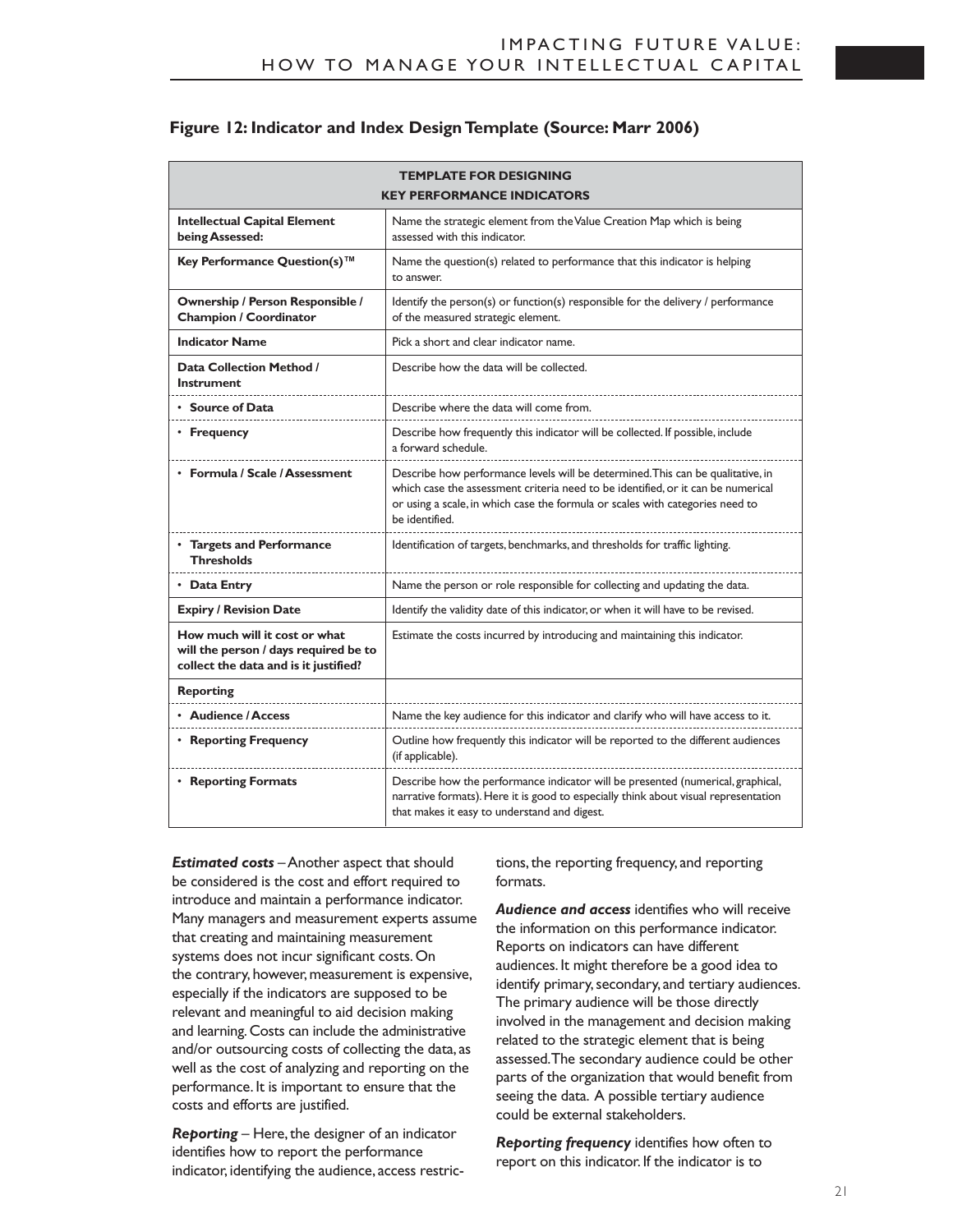## STRATEGY MEASUREMENT

support decision making, then it needs to provide timely information.The reporting frequency can differ from the measurement frequency. An indicator might be collected hourly, but only reported on at a quarterly performance meeting.

*Reporting formats* identify how best to present the data.They should clarify whether the indicator is reported as, for example, a number, a narrative, a table, a graph, or a chart.The best results are usually achieved if performance is reported in a mix of numerical, graphical, and narrative formats. Considerations here also include the presentation of a data series and past performance. A graph containing past performance might be very useful to analyze trends over time; this could also include targets and benchmarks. Increasingly as well, organizations use traffic lights or speedometer dials to present performance data.

When designing any indicator for the intellectual capital value drivers, it is essential to constantly evaluate the validity and information value of the indicators.The following questions are relevant. To what extent do the indicators enable us to assess the particular intellectual capital element? How well do the indicators help us answer the KPQ(s)? If the indicator is not providing us with the required information, we should not measure it at all.

When it comes to intellectual capital, a single performance indicator will rarely give us sufficient information.We therefore recommend combining different measures into one index.This provides organizations with a more rounded and balanced view on their intellectual capital. Human health allows us to illustrate the point. Only taking your blood pressure to assess your heath would not be sufficient. However, taking blood pressure, cholesterol and blood tests, together with a number of other tests, and combining these into a health index, provides a much more balanced and reliable assessment of physical health.The same is true in business. If a company wants to measure customer relationships, a number of indicators such as loyalty, trust, commitment, profitability, and referrals can be measured and combined into a customer relationship index. We outline below two illustrative examples of how organizations have applied the indicator design model in practice.

#### *Case study:Measuring Partnerships at InterCorp*<sup>30</sup>

A major blue chip company, InterCorp, wanted to measure its partnerships with its key suppliers, an

important intellectual capital value driver. Initially, InterCorp didn't develop KPQs. Instead, it tried to find the quickest and easiest way to get some data. After some research, InterCorp identified an external company that specialized in partnership evaluations.This company had designed a generic questionnaire to measure partnerships. InterCorp outsourced its data collection to this company, who then started to collect the partnership data twice a year. Initially, InterCorp was pleased with the service, as the external company provided it with detailed reports containing graphs, tables, and trend analyses on about 50 different questions on the survey. Although, on the surface, InterCorp seemed happy with how things were going, the partners were telling a different story.They believed that a lot of unnecessary data was collected, which took them a lot of time and effort (about 6 man-days for each survey). It very quickly became clear that all of the data InterCorp were collecting was 'interesting to know,' but only that. Not one decision based on the survey data had been taken over the past three years.

InterCorp went back to the drawing board and identified the question(s) they really wanted answered.The KPQ they came up with was "How well are our partnerships progressing?" After deciding on this KPQ, they then asked themselves what data they would need to answer this question, and how best to collect the data. InterCorp needed data that would assess the relationships, but didn't want to use the same survey again, as it was collecting too much unnecessary data. After some deliberation and research, InterCorp agreed that the best approach would be to ask its relationship managers or account managers for an assessment. InterCorp realized that its own account managers would be able to make this assessment without the need for a lengthy survey. InterCorp designed a system that automatically e-mailed a very simple form to the account managers with just two questions:"How would you assess the relationship with company X?" and "How well is the partnership with company X progressing?" The form included a scale next to the question. Initially this was a 10-point scale, from *very bad* to *very good*.This was later refined into a 3-point scale. In addition, the form also included a field for a written comment (see Figure 13). Account managers were asked to assess the partnerships by ticking a box on a scale and by providing a short written comment on why they picked that particular assessment.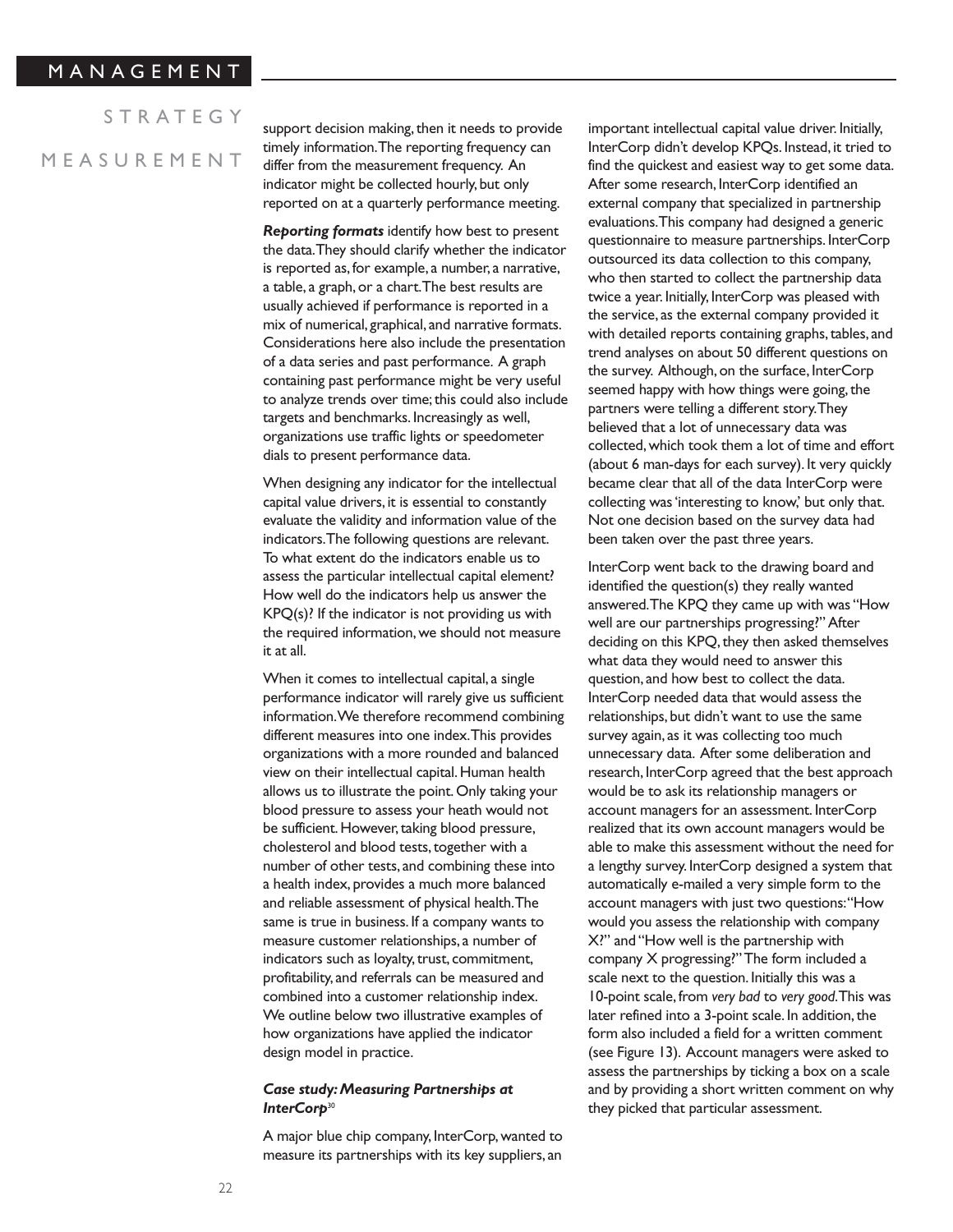## **Figure 13: Partnership KPQs**

| How would you assess the<br>relationship with company X?   | Problematic Indifferent |                   | Positive              |
|------------------------------------------------------------|-------------------------|-------------------|-----------------------|
| <b>Written Comment:</b>                                    |                         |                   |                       |
|                                                            | Worse<br>than before    | Same as<br>hefore | Better<br>than before |
| How well is the partnership<br>with company X progressing? |                         |                   |                       |

Written Comment:

InterCorp realized that asking only the account managers might produce a biased view on the situation, so it decided to also e-mail a modified form to its partner companies. Preferring not to ask for any written assessment, the form used for the partner companies only included the two scaled questions. After account managers and the partner companies had completed the short survey, the results were compared in a database. In over 95% of the cases, the internal and external assessments were identical.Where major differences in opinion occurred, the database triggered another e-mail to the internal account manager, prompting him or her to pick up the telephone and discuss any potential issues with the partner organization. InterCorp also realized that it was not collecting such data frequently enough.They decided that monthly data was required to be able to react to potential issues before they became big problems. InterCorp now has a very simple and costeffective monthly performance measurement system in place, one that allows it to get all the information needed to answer its KPQ about partnerships with its suppliers, one of its critical intellectual capital value drivers.

#### *Case study:Measuring staff engagement at TradeBank*<sup>31</sup>

TradeBank is a leading Trading Bank that believes that its people, with their skills and knowledge, are its most important intellectual capital value drivers.TradeBank believed that one of the key enablers of success was the level of staff engagement. In the past, they had conducted traditional staff satisfaction surveys, but found that even though people might have indicated satisfaction with their jobs, many were not engaged. Managers in TradeBank believed that engagement is much more important than staff satisfaction, as it indicates how passionately people feel about their jobs, and how connected they feel to the organization. According to the Gallup Organization,

engaged employees are passionate about what they do,feel a strong connection to their company, and perform at high levels every day while looking for ways to improve themselves and the company as a whole. Unengaged employees on the other hand show up every day and put in just enough effort to meet the basic requirements of their jobs. Without passion or innovation, these employees neither commit to the company's direction, nor do they work against it. Actively unengaged employees present a big problem for businesses. Negative by nature, these people are unhappy in their work, and they compound their lack of productivity by sharing this unhappiness with those around them. According to Gallup Research,an average organization has about 25% engaged employees, just over half not engaged employees, and just under a fifth actively disengaged employees.TradeBank was keen to improve its ratio and ensure that more employees were closely engaged.

Managers in TradeBank agreed to the following KPQ: "To what extent are our employees engaged?" In their research of existing data collection methods, they came across the Q12 survey tool<sup>32</sup> that was developed by the Gallup Organization.This 12-question survey was designed to assess engagement, especially on an emotional level. After some deliberation, TradeBank felt that this survey would allow it to gain the information to answer its KPQ. In addition, the survey would allow TradeBank to benchmark itself with its competitors.The following 12 questions, based on the Q12 survey, were incorporated into TradeBank's staff survey:

- 1. Do I know what is expected of me at work?
- 2. Do I have the right materials and equipment I need to do my work right?
- 3. At work, do I have the opportunity to do what I do best every day?
- 4. In the last seven days, have I received recognition or praise for doing good work?
- 5. Does my supervisor or someone at work, seem to care about me as a person?
- 6. Is there someone at work who encourages my development?
- 7. At work, do my opinions seem to count?
- 8. Does the mission / purpose of my organization make me feel my job is important?
- 9. Are my coworkers committed to doing quality work?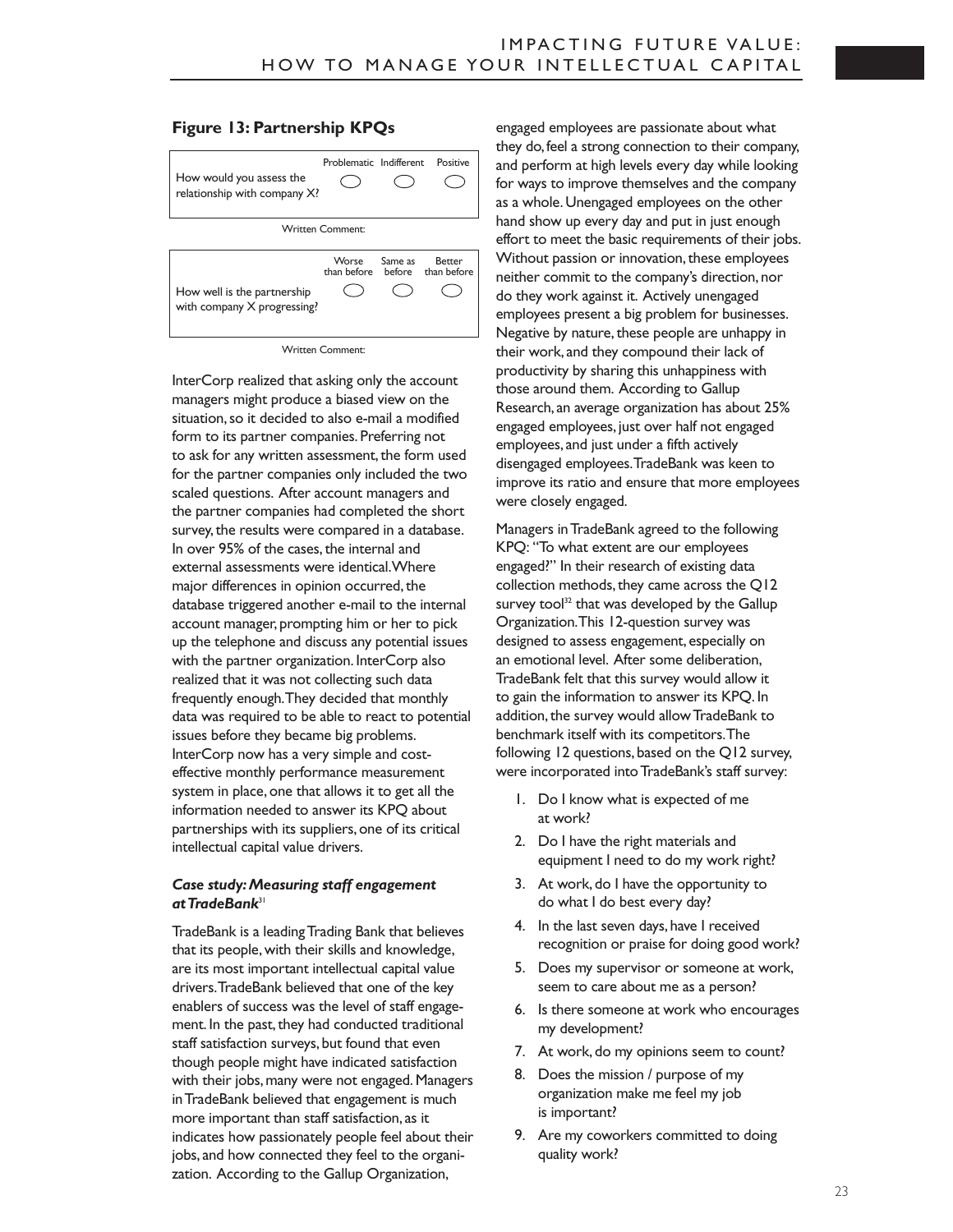## STRATEGY MEASUREMENT

- 10. Do I have a best friend at work?
- 11. In the last six months, has someone at work talked to me about my progress?
- 12. This past year, have I had opportunities at work to learn and grow?

TradeBank decided to poll a representative sample of its employees every month to regularly check for possible changes. Each employee still receives a survey only once a year, but the company gets valid data every month to answer its KPQ question and to test the impact of staff engagement on retention, satisfaction, and performance levels. In TradeBank, the results of staff engagement are reported to the senior management team monthly.The data is provided in aggregated form (staff engagement index) and compared with competitor positions. Engagement is best reflected by changes over time.The data is therefore presented in a trend chart over time, together with a narrative commentary by the Human Resources Director that puts the assessment into context and extracts the key learning points.

### **4. Managing Intellectual Capital**

Measures allow organizations to manage.This applies to management of intellectual capital. Without relevant assessments, it is impossible (a) to understand current performance levels, (b) to know whether the intellectual capital has improved or deteriorated, and (c) to understand whether any activities and initiatives have affected performance. Organizations that have meaningful performance information about its intellectual capital can use it to inform decision making, to test and review strategy, and to manage risks associated with intellectual capital. Each of these will be discussed in further detail below.

#### *Informing Decision Making*

Performance information about intellectual capital and other drivers of success provides performance feedback.This in turn underpins learning and decision making.<sup>33</sup> Let us use an analogy from the world of education to illustrate the appropriate and inappropriate use of performance assessments to generate feedback and learning. In schools, we tend to use exams or tests to determine the learning outcome of an academic program, let's say a language course, at the end of the program or at the end of a particular phase of the program.This is called a *summative assessment*. Summative assessments are judgments about the student's learning, usually in the form of a grade.They are seen to

provide reliable and comparative data, and the assumption is that such tests will somehow lead to improvements in student learning. However, this assumption is questioned by many, because these assessments are not designed to provide contextualized feedback that is useful for helping students and teachers during the course of a program to improve learning.

By contrast, *formative assessment* provides feedback to an ongoing program, with the objective of improving learning. It occurs (a) when teachers feed performance information back to students in ways that enable the student to learn, and fine-tune or modify what they have been doing, or (b) when students can engage in a similar, self-reflective process.

In summative assessments the number or result (e.g., grade) is at the centre of attention. On the other hand, the key objective of formative assessments is improving.The former is backward looking, whereas the latter is about positively affecting the future.The problem with summative assessments is that they can lead to dysfunctional behaviors:Teachers might only teach what is important to pass the exams, with little actual learning, and students might try to do as little as they can get away with to meet the minimum requirement. Suddenly, the emphasis is not on learning, but on playing the numbers game.

We have all seen similar problems in organizations. It is therefore important to ensure that organizations do not fall into the same traps as schools do with exam results.To create effective feedback and learning from intellectual capital information, organizations need to regularly review performance.These reviews should take place monthly, and should be used to discuss the performance of the key value drivers that should lead to learning and decision making.We provide below some guiding principles about how to create formative performance review meetings in organizations, to ensure that intellectual capital indicators are used to improve learning and, ultimately, performance:

• *Name the meeting appropriately:*Take the word 'review' out of the name of the meeting. Its main purpose is to learn, and improve future performance. Insight from the past can help us with future decision making, but it can't be the main focus of the meeting.Therefore, call them Strategic Performance Improvement Meetings or something similar, so that the name more accurately reflects the purpose of the meeting.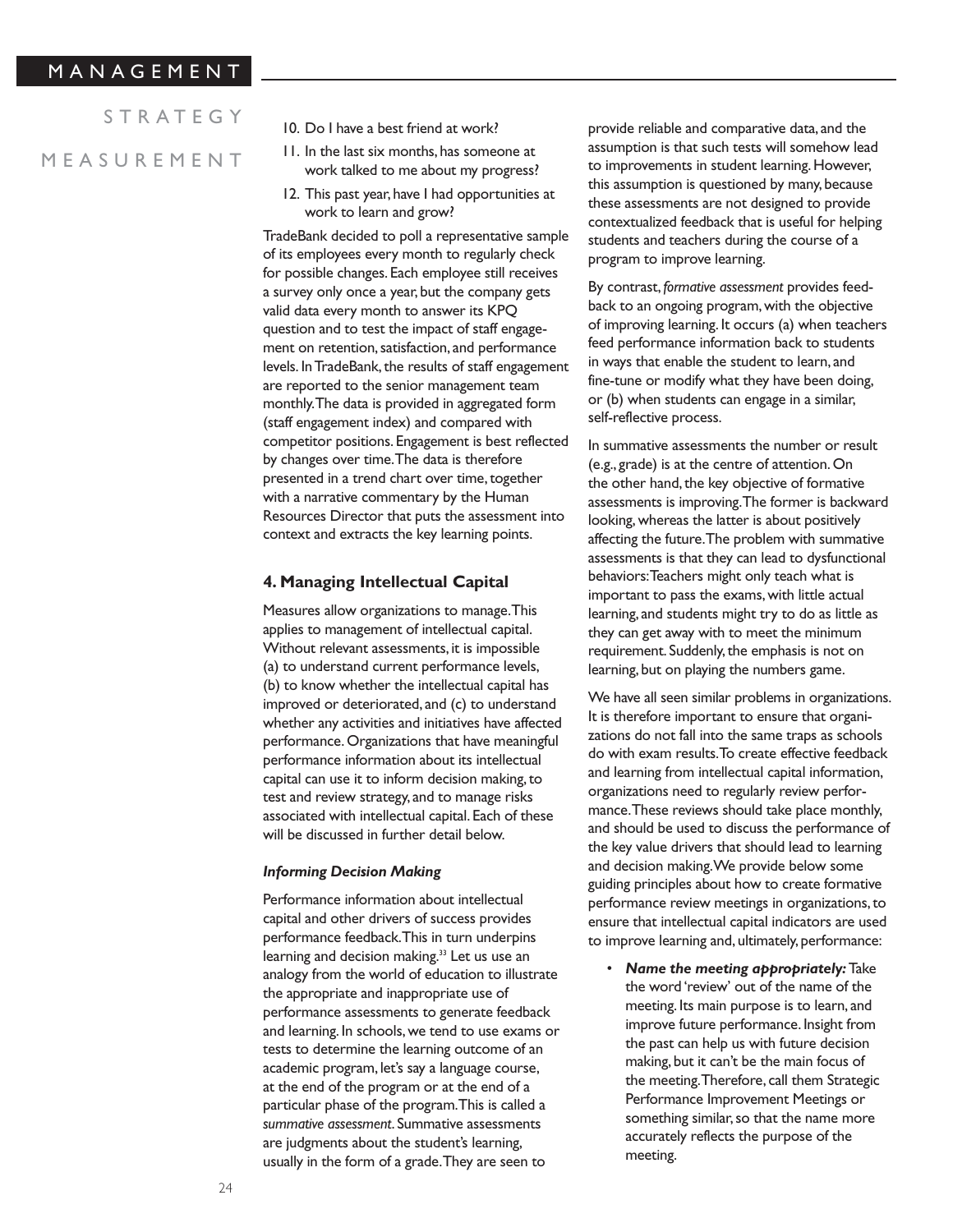- *Use the value creation map to guide the meeting structure and agenda:*The value creation map is used to guide the meeting, and provides a structure or agenda for the meeting. A good way to do this is to set an agenda made up of the individual elements from the strategic map.
- *Use the key performance questions to guide and focus the discussions:* Asking questions in an inquiring way develops a spirit of curiosity that serves as a catalyst for learning. The KPQs have been designed to raise the most important performance questions, and should therefore be used here.The KPQs can then become the agenda items or even headings for submeetings.
- *Use performance indicators to facilitate finding answers:*The individuals (or group of individuals) responsible for the different strategic elements take responsibility for analyzing the performance data before the meeting, with the aim of answering the posed question(s). Findings from the analysis, with their interpretations, are then presented during the meetings.
- *Create an atmosphere of purpose,trust, and respect:*The atmosphere in these meetings is purposeful, but relaxed and friendly. Mutual trust, respect, and support lead to personal commitment, joint decision making, and learning. Instead of a blame culture, the focus is on future performance, dialogue, decision making, and actions. A chairman ensures that all agenda items are fully discussed and that any dialogue is constructive and aimed at improving future performance.
- *Ensure that collaborative decision making and learning takes place:* The performance information is openly discussed, and the performance indicator data is used to inform the dialogue and joint decision making.

The steps outlined here provide the ingredients for successful Performance Improvement Meetings.They are an essential ingredient in understanding and managing intellectual capital, and can be used to inform strategy reviews.

#### *Test and Review the Strategy*

The strategic assumptions expressed in the value creation maps are principally just that – assumptions. However, maps that are developed correctly, with the participation and involvement of as many key people as possible, usually reflect reality extremely well. Nevertheless, many organizations want to 'test' their assumptions and collect 'evidence' of their correctness.The performance data derived from the performance indicators can be used for that purpose, and the value creation map, or parts of it, can be verified.

Chris Ittner and David Larcker from the Wharton School in Pennsylvania found in their survey of leading companies that (a) just over 20% of them consistently laid out the cause-and-effect relationships between chosen drivers of strategic success and outcomes, and (b) even fewer actually verified these causal models. And yet, those companies who did, achieved on average, an almost 3% higher return on assets, and an over 5% higher return on equity than companies that didn't use cause-and-effect maps.

Organizations can identify sub-sets of their causal value creation map or individual linkages between elements of the map, and then 'test' those using statistical tests such as regression and correlation analyses.Various companies have successfully tested relationships between elements of their strategy. One example comes from Sears, Roebuck and Co., a leading retailer that offers a wide range of home merchandise, apparel, and automotive products and services through more than 2400 stores in the USA and Canada. Sears wanted to validate the relationship between employee satisfaction, customer satisfaction, and sales volumes – a key output measure. Arthur Martinez, CEO of Sears at the time, initiated this effort to understand and test the drivers of performance. Sears collected data to test the assumed relationships between sales volume, customer satisfaction, and employee satisfaction. Analyzing this data, Sears was able to validate its assumptions and establish that a 5-point increase in employee satisfaction led directly to a 1.3-point increase in customer satisfaction, and a 0.5% higher sales volume over a 9-month period.

Mapping and verifying how intangible value drivers impact firm performance is powerful, and can support reviews of the strategy.These reviews can lead to different resource allocations, outsourcing or insourcing, and decisions whether to buy or sell intellectual capital as well as mergers and de-mergers. Intellectual capital that is central to the value proposition of organizations needs to be tightly managed internally.The absence of some vital intellectual capital components can lead to purchasing, licensing-in or merger and acquisition decisions. If an organization possesses intellectual capital that is not relevant to the current value proposition this could be sold or licensed out.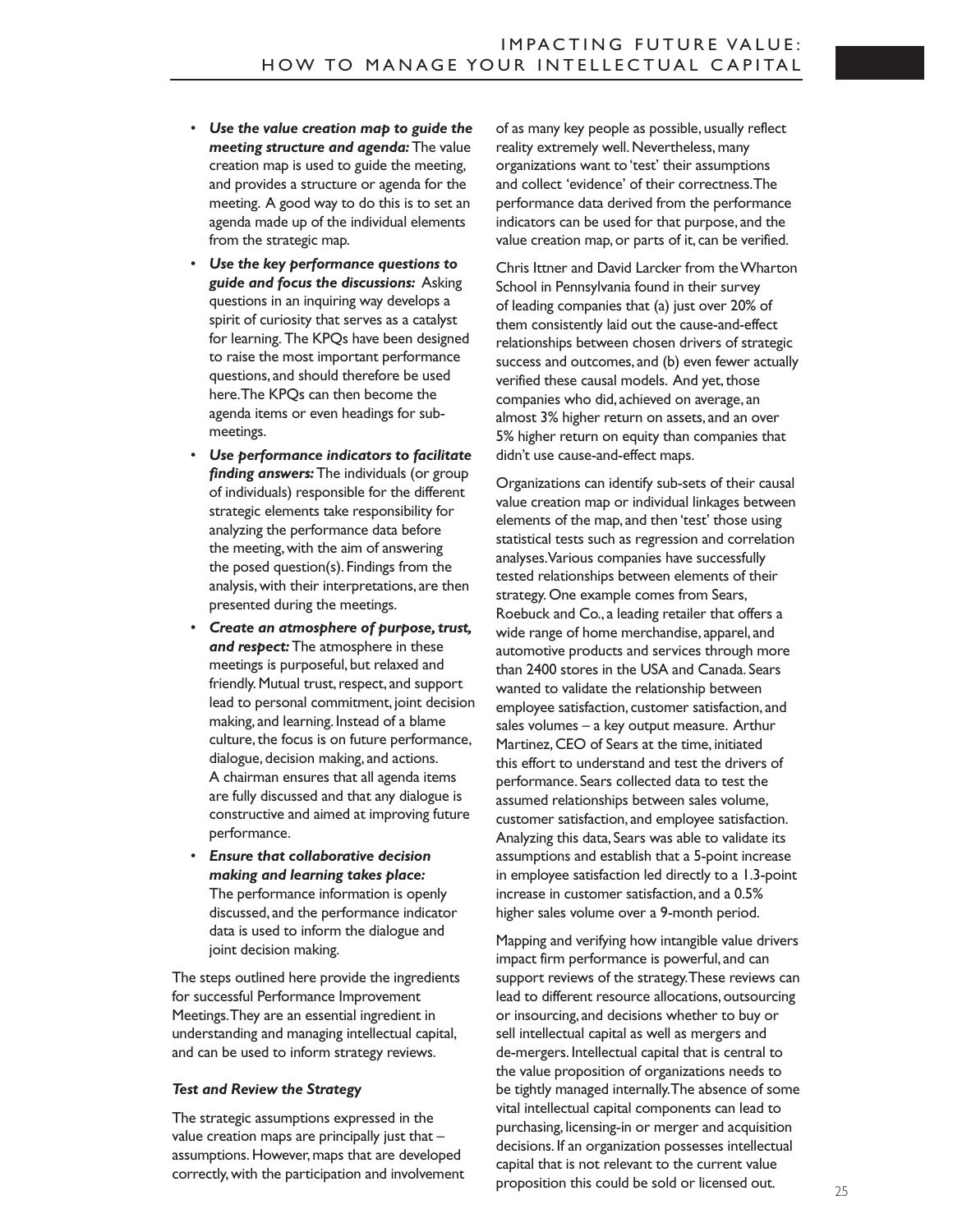## STRATEGY

## MEASUREMENT

#### *Manage Intellectual Capital Risks*

After identifying critical intellectual capital value drivers, organizations need to manage any related potential risks. Although companies are familiar with the management of financial risks and disaster risk, the risk management of intellectual capital is usually underdeveloped.We now take a quick look at different risks associated with intellectual capital, and propose a simple risk log to manage and mitigate these risks.

- *Human capital risks*  A key risk that is regularly overlooked in organizations is risk related to their staff and to the knowledge they possess. Organizations are often unaware that some individuals with critical knowledge and expertise could walk out any day. Another associated risk is the fact that knowledge is an important but also very vulnerable resource – it tends to deplete over time if it is not nurtured.
- *Structural capital risks*  Risks to structural resources include threats to organizational processes and routines, and threats posed by losing database contents and software because of hackers and viruses.There is also an increasingly common risk of intellectual property theft, as well as the danger to business success created by more powerful regulatory regimes that are rightly intolerant of 'old school' exploitation practices.
- *Relational capital risks*  In today's networked economy, relationships are crucial ingredients for all organizations in both the private and public sectors.Their reputation hangs on these vital relationships, and often the risk needs to be managed throughout the supply chain that helps to deliver the products and/or services the organization sells or provides.

Risk assessment then is a highly significant factor in managing intellectual capital in today's business environment. Given that intellectual capital is a key value driver in most organizations, it is advisable to begin accumulating data that gives organizations useful information about their greatest risk exposures.

The first step in assessing risk, therefore, must be to identify possible areas of risk.The best way to do this is to review all the elements of the value creation map to identify potential risks.These risks can then be captured in a 'risk log'.This is a table that can be used to identify, describe, assess, and quantify potential risks. It often requires obtaining

factual information about these risks and then prioritizing their relative importance. Organizations need to assess the potential risk areas for the component parts of their organization, categorize them, and then decide which are most important to manage.

The risk log can become a working document that is part of the Performance Management system. We outline below the various steps involved in creating such a risk log.

- 1. Identify potential risks for each intellectual capital value driver on the value creation map.This element-by-element approach ensures that all potential risk areas that cover all intellectual capital value drivers are discussed. Moreover, using the value creation map also helps organizations to identify how potential risk areas might impact each other. However, it is unlikely that all potential risks for each element will be identified and prioritized straightaway. The risk log will usually grow over time as more potential risk areas are identified, but some will also tend to fall away as they are either mitigated or become less relevant over time.
- 2. Describe the essence of the potential risks for each element. Here, it is possible to give the risk a name, but it is more important to create a short narrative *description* of the type of risk.
- 3. Define the *risk level*.Here, the likely consequences and potential impact of this risk are evaluated.
- 4. Define the *likelihood level*.Here,the likelihood that this risk might turn into a reality is evaluated. In addition, the likelihood is compared to the assessed likelihood of the last review cycle.This indicates whether the likelihood is increasing, staying the same, or decreasing.
- 5. Ascribe an appropriate scoring system according to: (a) the *risk level* (potential severity) of each risk (e.g., 1-5), the criteria for which may not necessarily be all financial ones, and (b) the *likelihood level* (probability of occurrence) of the risk (e.g., 1-5).These two scores can then be added to create the risk score.This scoring system not only helps to identify management priorities, but also to assess whether the likely severity of each risk has changed, and whether the firm's potential exposure to it has increased or diminished since the last review.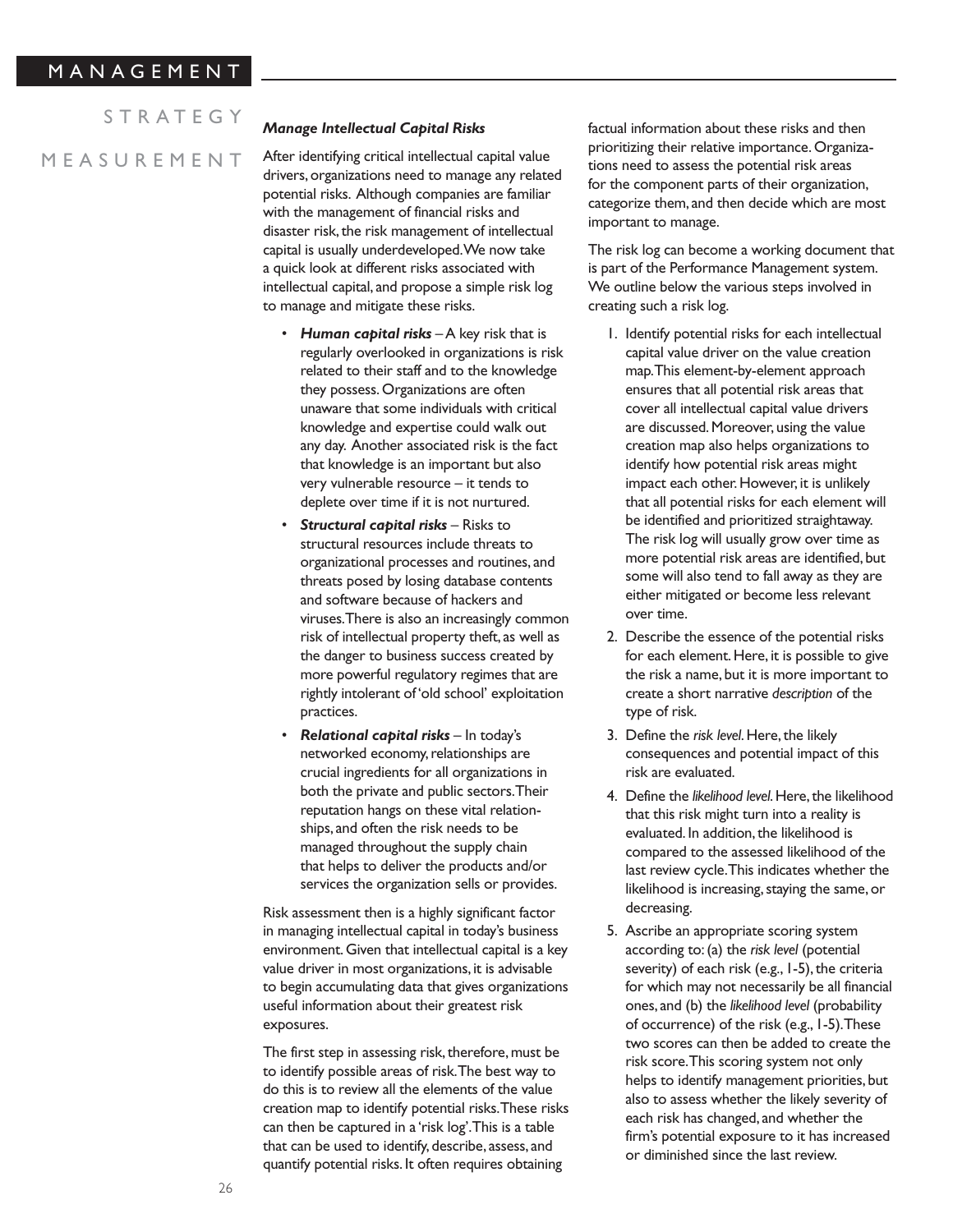6. Assign responsibility (ownership) for managing each defined risk, and define a review frequency for re-evaluation of subsequent risk mitigation activities.

Completing the risk log is best done within a project team. Different sub-teams can be assigned to assess the risks of the different intellectual capital elements of the value creation map.This ensures that people who are knowledgeable in the subject matter work together and arrive at either a unanimous or an aggregate score.

## **5. Reporting Intellectual Capital**

The final step is then to report the intellectual capital, which will be the subject of this final section. Disclosing the value of intellectual capital can be done for different reasons. However, they all share one key objective, which is to provide information about the intellectual capital of an organization to its stakeholders. However, different stakeholders have different information needs:

- To make better informed investment decisions,*shareholders* and *investors*  want to know more about the intellectual capital an organization possesses.Traditional accounting based reports that used to serve this purpose do not paint an adequate picture of an organization's intellectual capital. If investors do not fully understand the organization and its intellectual capital value drivers, their valuations are less certain, and any uncertainty generally increases the costs of capital.
- *Analysts* want to better understand the intellectual capital value drivers to better value organizations.Without detailed information about the intellectual capital a company possesses, and an understating of how it helps them to deliver their strategy, analysts can make incorrect valuations.This leads to volatility and uncertainty, which in turn leads to investors and banks placing a higher risk level on organizations.This then increases the cost of capital.
- **Employees** want to understand the health and position of their organization, and today intellectual capital is an essential element of this.They are especially interested, as they form a major part of this intellectual capital and need to understand that the organization has processes in place to develop, manage, maintain, and protect its intellectual capital.

The organization has an interest in communicating its position to *partners*, suppliers, the wider public (including potential future employees), all of whom have an interest in understanding the future value of an organization.

### *The Limitations of Traditional Financial Reporting*

The answer to whether or not traditional financial reporting can deliver on these information needs is simply No! There is now widespread agreement that the current financial reporting system is incapable of explaining the value of intellectual capital. Restrictive accounting rules mean that most intellectual capital cannot be included on the balance sheet, especially if it is internally developed. Instead, all cost incurred to develop intellectual capital must usually be directly charged as expenses in the income statement. For companies that invest in intellectual capital, this immediate expensing results in a reduction of the current profit and financial position.The problem is that accounting standards specify that a company can only recognize an asset if (a) it is identifiable, (b) it is controlled, (c) it is probable that future benefits specifically attributable to the asset will flow to the enterprise; and (d) its cost can be reliably measured.This considerably reduces the list of intellectual capital items that are recognized in financial reporting. Regardless of the long list of intangible resources relevant to organizations, the categories recognized in accounting are very limited; they mainly refer to: (a) goodwill, (b) research and development, and (c) other identifiable intangibles such as patents, software, licenses, copyrights, or brands. Goodwill is an all-inclusive asset category defined as the excess of the cost of an acquired company over the sum of identifiable net assets. In many acquisitions, the purchase price is higher than the value of the net assets included in the balance sheet. Goodwill therefore allows firms to account for the 'unidentifiable assets and liabilities' that cannot be recognized in the firm's balance sheet using current accounting standards. Goodwill therefore only appears in acquisition transactions. Furthermore, although identifiable intangible assets may be acquired separately, as a part of a group of assets or as part of an entire enterprise, unidentifiable assets cannot be acquired separately. Also, internally generated goodwill is not recognized in balance sheets, and, together with other intangibles, has to be expensed immediately along with investments in advertising, training programs, customer lists, and start-up costs<sup>34</sup>.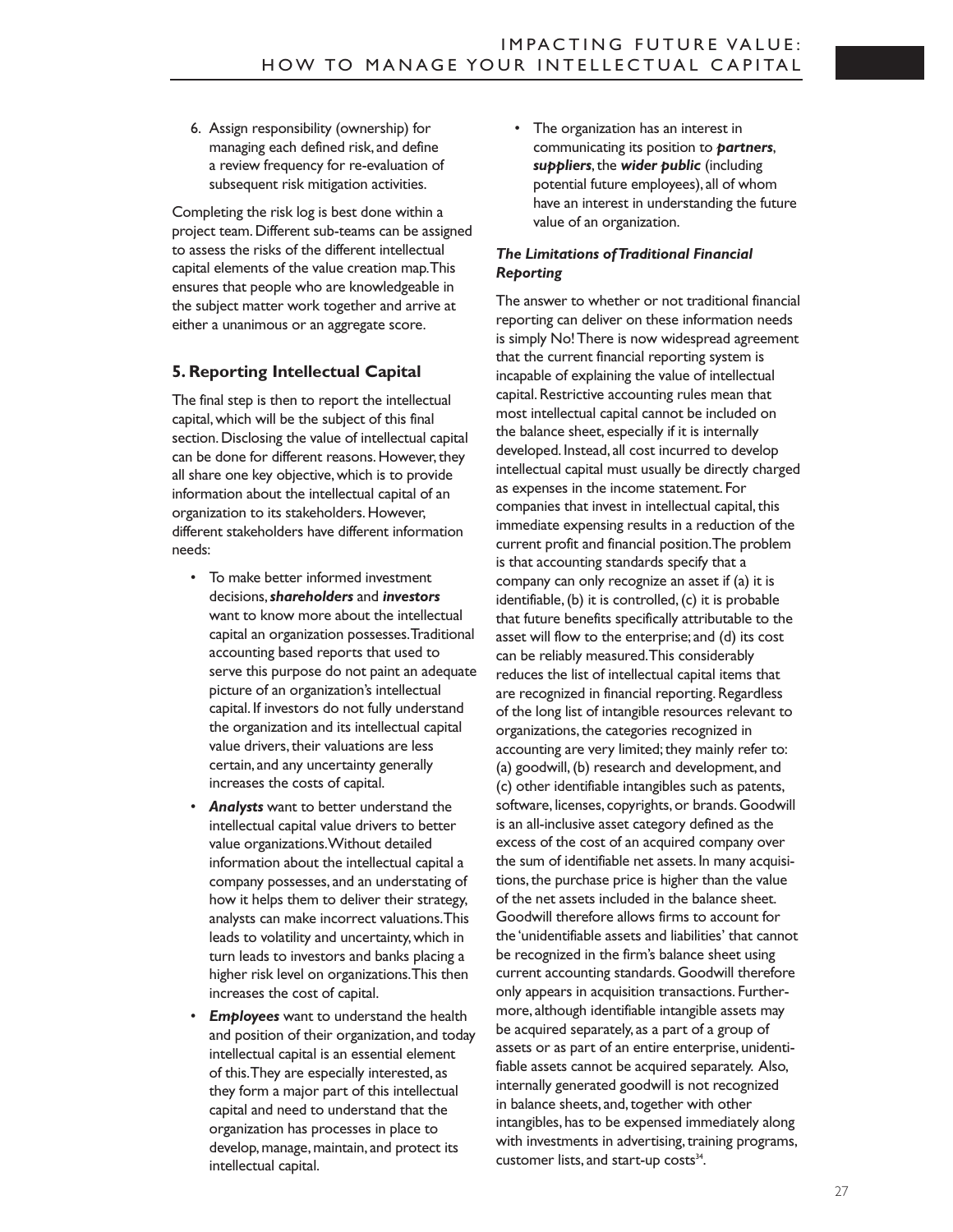## STRATEGY MEASUREMENT

The restrictive accounting rules have caused huge confusion in understanding the available information on intellectual capital in traditional financial reporting, making them unsuitable as useful information sources about intellectual capital.

#### *Voluntary Reporting of Intellectual Capital*

Various initiatives to address the limitations of traditional financial reporting have created frameworks and guidelines for separate reports to disclose information on intellectual capital. These initiatives have mainly been in Europe, where various governments and the European Commission have sponsored such projects.The first of its kind was sponsored by the Danish Government, with the aim of designing guidelines for firms to prepare intellectual capital statements. The guidelines were then tested with about 100 firms and not-for-profit organizations who experimented with producing intellectual capital statements. Following this test phase, guidelines were issued by the Danish Government on how to prepare intellectual capital statements.<sup>35</sup> This was followed by a number of projects funded by the European Commission to produce guidelines for intellectual capital reporting.<sup>36</sup> More recently, initiatives in the German-speaking part of Europe (Austria, Switzerland, and Germany) have created frameworks for intellectual capital statements (called 'Wissensbilanz').The German initiative is supported by the German Government, and a working group has been set up to coordinate research and practical application of these voluntary reports on intellectual capital.The latest initiative is InCaS (Intellectual Capital Statements – Made in Europe), which has just started. It is an attempt to bring all the previous developments together into one European Framework of intellectual capital reporting.

The various guidelines are all very similar.They all (a) provide a breakdown and classification of intellectual capital (which are in line with the classification outlined in this MAG), (b) provide some guidance on the identification and measurement of intellectual capital, and (c) outline a template or blueprint for reporting intellectual capital in intellectual capital statements.

The drawback of these voluntary reports is that the content of actual intellectual capital statements varies widely in what is reported and measured. This in turn makes it difficult to compare organizations, which is one of the objectives and deliverables of traditional financial reporting. One could therefore argue that these reports are

not very useful. However, the value of intellectual capital can only be understood in the context of an organization's unique strategy. Also, to be relevant and meaningful, many indicators of intellectual capital will be specific to organizations or sectors.This is why these reports need to include different indicators to reflect the unique nature of the strategy and associated intellectual capital. However, this doesn't mean that there will never be more widely accepted indicators for intellectual capital that are appropriate across entire industries and that will facilitate some kind of comparison. Even though external reporting on intellectual capital still has some way to go, many organizations have produced voluntary reports<sup>37</sup> and discovered clear benefits, including improved understanding of the strategy by its stakeholders, as well as improved image and reputation.

Building on the different guidelines and blueprints for intellectual capital reports produced to date, we encourage organizations to produce and publish intellectual capital reports.These reports can be used to communicate the importance of intellectual capital both internally to staff as well as externally to business partners, suppliers, investors, and the wider public. However, they are only successful if they are set in the context of the organizational strategy, and if they go beyond the mere reporting of measures to include narrative and interpretive commentary.

Good intellectual capital reports contain the following elements:

- A brief *introduction* outlining the strategic context and the key strategic challenges the organization will be facing. This part of the report should set the scene by describing the anticipated changes in the external and internal context and their strategic implications for the organization. [about one page long]
- A brief *narrative description of the strategy* and visual representation of the organizational *value creation map*. It is important to highlight the interdependencies and causal relationships between the different elements of the strategy and, in particular, how the intellectual capital value drivers help to deliver the strategy. [the strategy narrative should be about 2 pages long]
- *Descriptions of each of the intellectual capital value drivers.*More detailed descriptions should be provided for each of the intellectual capital value drivers, outlining the objectives, strategic targets,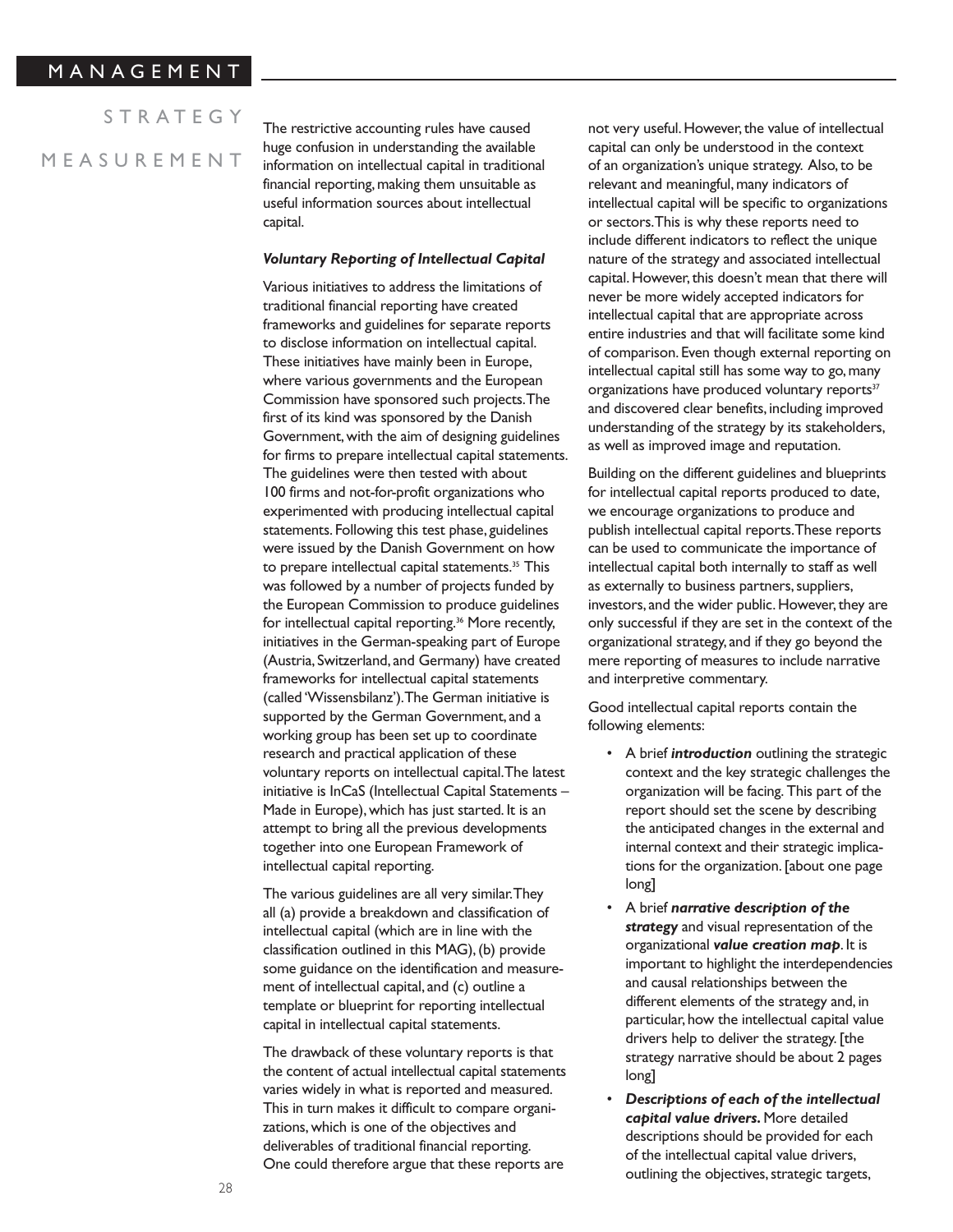and associated activities for each.Where possible, data and performance indicators should be used to clarify the objectives and targets. A brief description of the key activities (tasks, projects, programs) that are planned to help achieve the objectives should be provided [each description should be between one-half and one page long].

## **CONCLUSION**

Success and value creation of any organization in today's economy is driven by intellectual capital. To positively impact the future success and value, it is therefore critical to manage the intellectual capital that underpins value creation.This MAG introduces five key steps for successfully managing intellectual capital, namely (1) how to identify intellectual capital in your organization, (2) how to map its impact,  $(3)$  how to measure it,  $(4)$  how to manage it, and (5) how to report it. Practical and easy-to-apply tools and techniques have been introduced, including (a) an intellectual capital classification and identification approach, (b) value creation maps to show how intellectual capital supports the organizations in delivering its objectives and value proposition, (c) key performance questions to guide the design of indicators, (d) techniques of measuring intellectual capital together with an indicator design template, (e) guidelines about strategic performance improvement meetings that facilitate decision making and learning, (f) an intellectual capital risk management tool, as well as (g) guidelines on how to produce intellectual capital reports.Together, these tools and techniques should provide a solid platform enabling practicing managers and accountants to better manage intellectual capital – a skill that will become ever more critical to organizations in the global knowledge economy.

### **USEFUL WEBSITES**

- Advanced Performance Institute: www.ap-institute.com
- The Gurteen Knowledge Website: www.gurteen.com
- Intellectual Assets Centre: www.ia-centre.org.uk
- InCaS Intellectual Capital Statements: http://www.psych.lse.ac.uk/incas/
- Intellectual Capital Services: www.intellectualcapital.nl
- Prism Project Website: www.euintangibles.net
- Working Group Wissensbilanz: www.akwissensbilanz.org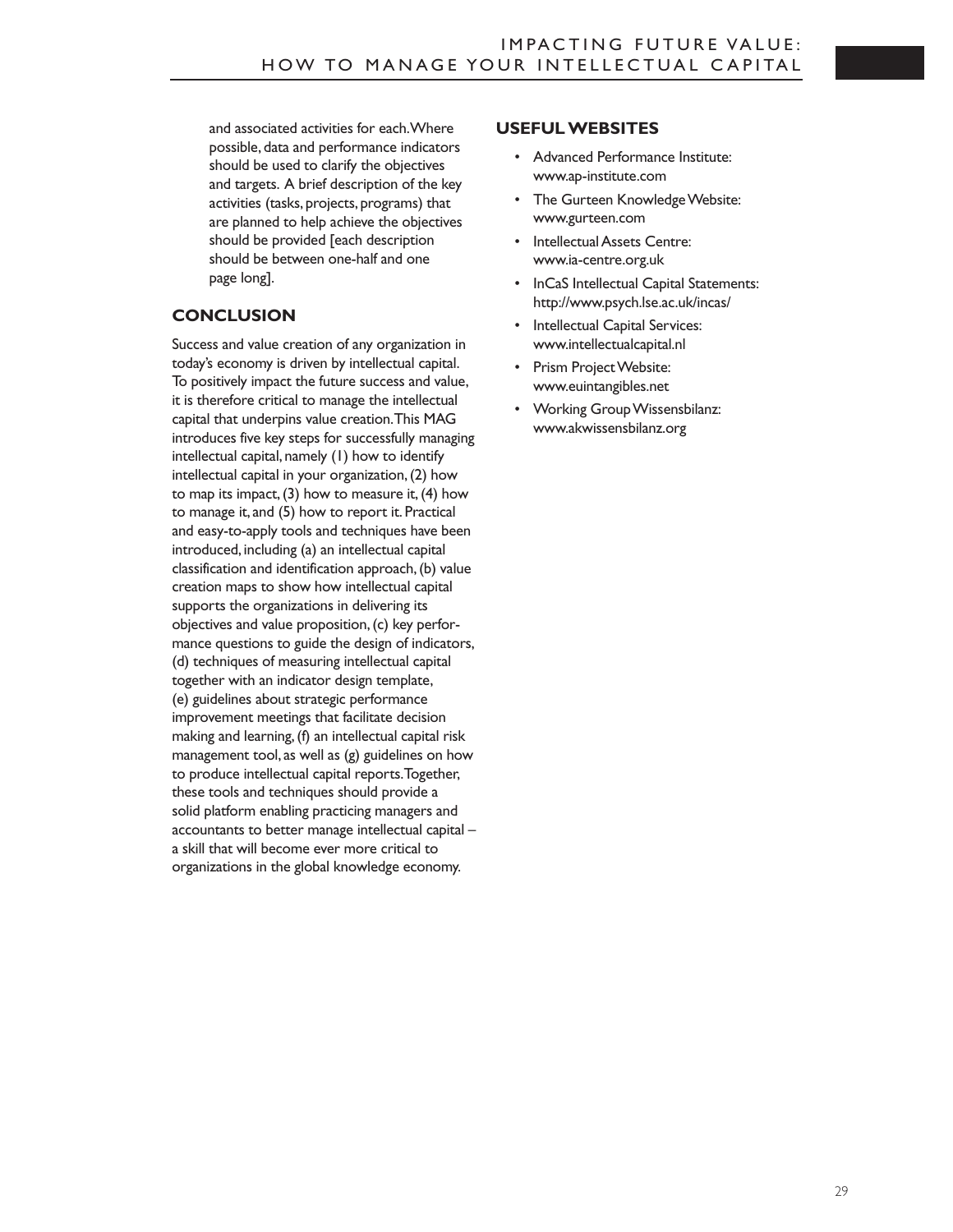## STRATEGY

MEASUREMENT

## **REFERENCES AND ENDNOTES**

- <sup>1</sup> Lev, B. (2001). *Intangibles management, measuring and reporting*. Brookings Institution Press and Blair, M.M. and S.M.H. Wallman (2001).*Unseen Wealth*, Brookings Institution Press, Boston.
- <sup>2</sup> Molnar, M.J. (2004). 'Executive Views on Intangible Assets: Insights From the Accenture/ Economist Intelligence Unit Survey ', *Accenture Research Note 'Intangible Assets and Future Value*', Issue one, April.
- <sup>3</sup> Marr, B. (2007). *Managing Strategic Performance in Banks and Financial Services Firms:From 'Going Through the Motions'to Best Practice*, Actuate. Marr, B. (2005). *Business Performance Management: Current State of the Art*, Hyperion (both available from www.ap-institute.com).
- <sup>4</sup> Blair, M.M. and S.M.H. Wallman (2001).*Unseen Wealth*, Brookings Institution Press, Boston.
- <sup>5</sup> See for example: Carmeli, A. and A. Tishler, (2004).'The Relationships Between Intangible Organizational Elements and Organizational Performance', *Strategic Management Journal,* Vol. 25, pp. 1257-1278.
- *Understanding Corporate Value: Managing and Reporting Intellectual Capital*,CIMA, London.
- <sup>7</sup> For more information please see: Marr, B. (ed.) (2005). *Perspectives on Intellectual Capital – Interdisciplinary Insights into Management, Measurement and Reporting*, Elsevier, Boston and Marr, B (2006). *Strategic Performance Management:Leveraging and measuring your intangible value drivers*,Butterworth-Heinemann, Oxford.
- <sup>8</sup> Marr, B. and K. Moustaghfir (2005). Defining Intellectual Capital: A three-dimensional Approach, *Management Decision*,Vol. 43 No. 9, pp. 1114-1128
- Roos, J., G. Roos, N.C. Dragonetti and L.Edvinsson (1997). *Intellectual Capital:Navigating* the New Business Landscape, Macmillan, London.
- <sup>10</sup> Itami, H. (1987). *Mobilizing Invisible Assets,* Harvard University Press, Cambridge, Massachusetts, pp. 23.
- <sup>11</sup> Marr, B., G. Schiuma, and A. Neely (2004). 'The Dynamics of Value Creation: Mapping Your Intellectual Performance Drivers', *Journal of Intellectual Capital*, Vol. 5, No. 2, pp. 312-325.
- See for example: Heskett, J.L., W.E. Sasser and L.A. Schlesinger, (2003). *The Value Profit Chain: Treat Employees Like Customers and Customers Like Employees*, Free Press, New York (pp. 203).
- <sup>13</sup> See also Clotier, L.M. and E.R. Gold. (2005). 'A Legal Perspective on Intellectual Capital', in Marr, B. (ed.), *Perspectives on Intellectual Capital*, Elsevier, Boston; and R. Hall (1989). 'The Management of Intellectual Assets: A New Corporate Perspective', *Journal of General Management*, Vol. 15, No. 1, pp. 53.
- Due to strict confidentiality agreements the name of this business cannot be revealed.
- <sup>15</sup> Göran and Johan Roos have been instrumental in developing an understanding and mapping approach of resource interactions. For their insights on resource interactions see, for example: Roos, G. and J. Roos (1997). Measuring Your Company's Intellectual Performance. *Long Range Planning*,Vol. 30, No. 3, June, pp. 413; and Gupta, O. and G. Roos (2001). Mergers and Acquisitions Through an Intellectual Capital Perspective. *Journal of Intellectual Capital*, Vol. 2, No. 3, pp. 297-309; and Pike, S. G. Roos and B. Marr (2005). Strategic management of intangible assets and value drivers in *R&D organizations*.R&D Management, Vol. 35, No. 2. pp. 111-124.
- <sup>16</sup> See e.g. Carmeli, A. and A. Tishler (2004). 'The Relationships Between Intangible Organizational Elements and Organizational Performance', *Strategic Management Journal*, Vol. 25, pp. 1257-1278.
- <sup>17</sup> Usually 12 months, which is in line with the annual planning cycle of most organizations, but this can be shorter or longer depending on the dynamics in the external environment.
- <sup>18</sup> One of the earliest uses of influence diagrams was by J. Forrester to represent a causal loop in a feedback system. Later, Professor Ronald Howard from Stanford University and his colleague, Dr James Matheson, refined and popularized influence diagrams. See: Howard, R. A. and J. E. Matheson (1990). *Principles and Applications of Decision Analysis*,Volume I. Strategic Decisions Group: Menlo Park, California; and Howard, R. A. and J. E. Matheson (1990). *Principles and Applications of Decision Analysis*,Volume II. Strategic Decisions Group: Menlo Park, California; and Howard, R. A. (1965) Dynamic Inference, *Journal of the Operations Research Society of America*,Vol. 13, No. 5, Sept-Oct, pp. 712-733.
- This case study is based on: Marr, B. and I. Shore (2008). *Cascading Balanced Scorecards:Using Strategic Maps to make Performance Relevant to* **RAF Stations, Management Case Study,** The Advanced Performance Institute (www.ap-institute.com)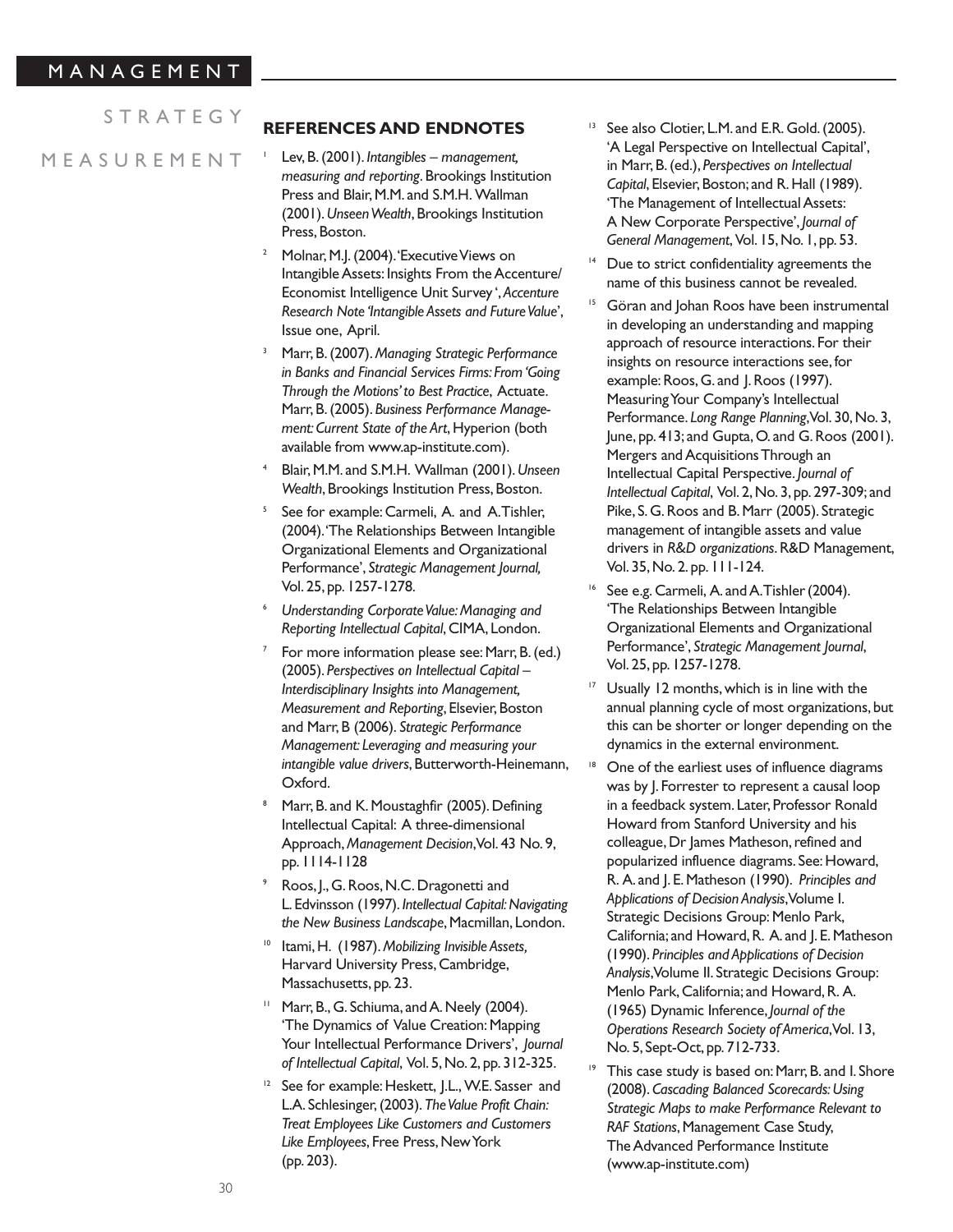- The concept of Key Performance Questions was developed by Bernard Marr and the terms *Key Performance Question* and *KPQ* are trademarks of the Advanced Performance Institute.
- <sup>21</sup> Eric Schmidt in an interview with Jeremy Caplan for *TIME*, October 2, 2006.
- <sup>22</sup> For more information please see: Marr, B. (2008).*What are Key Performance Questions?* Management White Paper,Advanced Performance Institute, London (available at www.ap-institute.com).
- <sup>23</sup> Quoted in Boyle, D. (2001). *The Sum of Our Discontent:Why Numbers Make Us Irrational*, Texere, New York, pp. 29.
- <sup>24</sup> See for example: Ketokivi, M.A. and R.G. Schroeder (2004).'Perceptual Measures of Performance: Fact of Fiction', *Journal of Operations Management*,Vol. 22, No. 3, pp. 247-264; Boyd, B.K., G.G. Dess, and A.M.A. Rasheed (1993).'Divergence Between Archival and Perceptual Measures of the Environment: Causes and Consequences', *Academy of Management Review*,Vol. 18, No. 2, pp. 204-226;Venkatraman, N. and V. Ramanujam (1987),'Measurement of Business Economic Performance: An Examination of Method Convergence', *Journal of Management*,Vol. 13, No. 1, pp. 109-112.
- <sup>25</sup> These assumptions are stated in: Hubbard D. (2007). *How to measure anything: Finding the value of intangibles in business*,Wiley, Hoboken, New Jersey.
- <sup>26</sup> For more information see e.g. Dillman, D.A. (1999). *Mail and Internet Surveys: The Tailored Design Method*,Wiley, New York.
- <sup>27</sup> Yin, K. (2003). *Case Study Research. Design and Methods (Applied Social Research Methods Series*,Vol. 5), Sage, Newbury Park, CA.
- <sup>28</sup> Russ-Eft, D. and H. Preskill (2001). *Evaluation in Organization – A Systematic Approach to Enhancing Learning, Performance, and Change*, Perseus, Cambridge, MA.
- $29$  E.g. Denzin, N.K. and Y.S. Lincoln, (ed.) (2005). *The Sage Handbook of Qualitative Research*  (3rd edition), Sage,Thousand Oaks.
- <sup>30</sup> Please note that InterCorp is a fictitious name chosen to protect the anonymity of our client.
- <sup>31</sup> Please note that TradeBank is a fictitious name chosen to protect the anonymity of our client.
- <sup>32</sup> The Q12 survey tool was developed by the Gallup Organization (www.gallup.com), other staff engagement surveys are offered for example by Mercer and Satmetix Systems called *Employee Acid Test* and *Employee Commitment Assessment*.
- <sup>33</sup> See e.g. Greve, H. (2003). *Organizational Learning from Performance Feedback: A Behavioural Perspective on Innovation and Change*, Cambridge University Press, Cambridge.
- In certain regulatory regimes after an acquisition transaction, some of these intangible resources will be recognized as assets apart from goodwill in the acquirer's balance sheet if they comply with the recognition criteria for "*identifiable*" assets and liabilities.
- <sup>35</sup> Danish Agency for Trade and Industry *–* Ministry of Trade and Industry (2002). *A Guideline For Intellectual Capital Statements – A Key to Knowledge Management*, Danish Agency for Trade and Industry, Copenhagen,
- <sup>36</sup> These projects included: The E<sup>\*</sup>Know Net, MERITUM, PRISM projects.
- Best examples can be found in Scandinavia, Germany and Spain.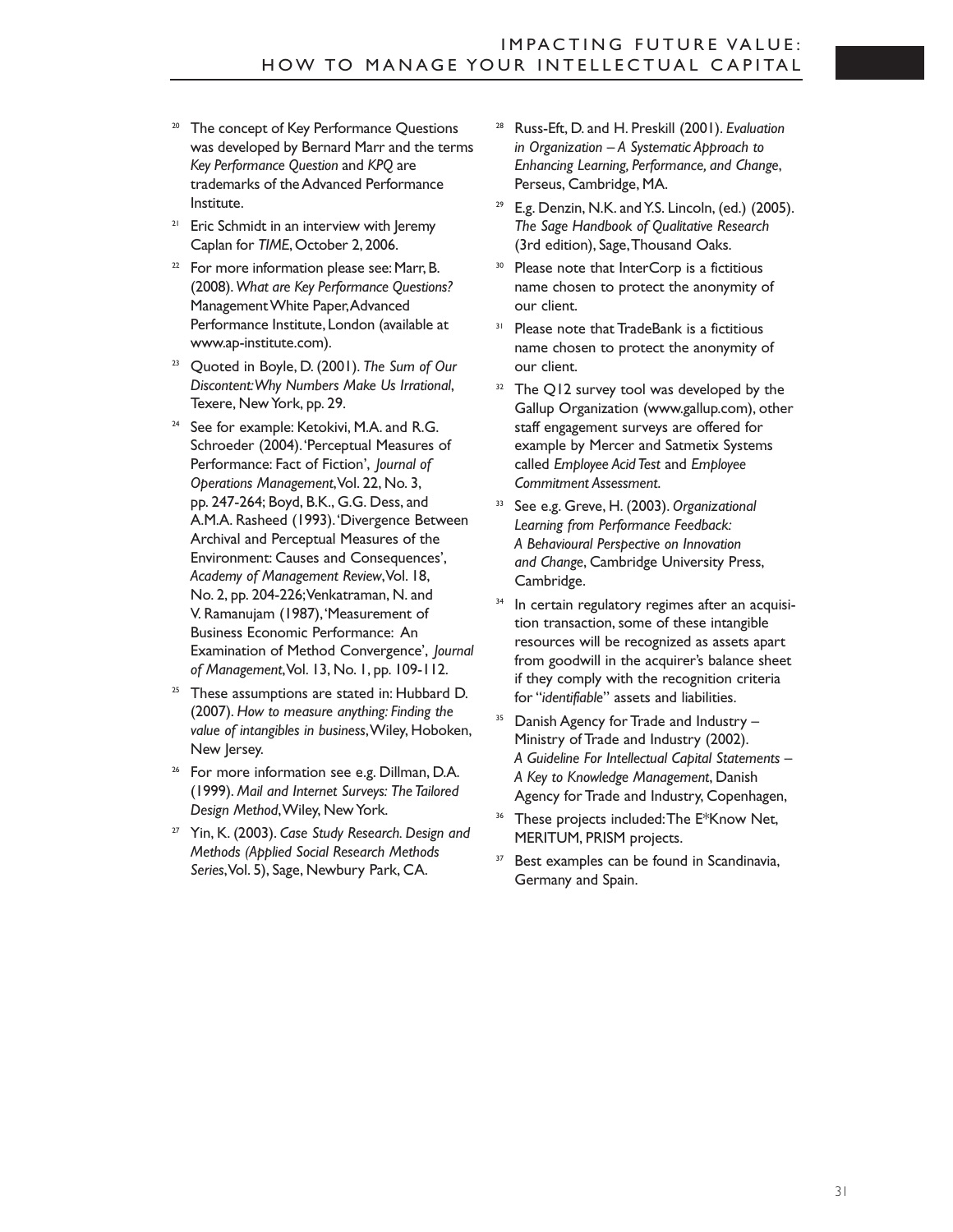## STRATEGY

MEASUREMENT

This *Management Accounting Guideline* was prepared with the advice and counsel of:

Barry Baptie, MBA, CMA, FCMA Board Director and Business Consultant

Richard Benn, CMA, FCMA Vice President, Knowledge and Program Development CMA Canada

Mark Dixon UK CNS Finance Lead Hewitt Associates

Michael Fortini, CPA Director of Compliance Pearson plc

Brian Freeman, FCMA Finance Director Haymarket Worldwide

Jasmin Harvey, B. Comm., B. Econ., ACMA Manager – Sustainability and Risk Reporting Qantas Airlines

John Hemming, B. Comm., ACMA Development Specialist Chartered Institute of Management Accountants

Stuart Hunt, ACMA Business Controller (Sales and Marketing) **InterfaceFLOR** 

Michael Marshall, ACMA Senior Financial Controller for the UK and Ireland Enterprise Rent-A-Car Limited

Chee Kin Tang, MBA, CPA, ACA, ACMA, FRSA Senior Resource Management Officer World Bank

Wim A.Van der Stede CIMA Professor of Accounting and Financial Management London School of Economics & Political Science

Kenneth W. Witt, CPA Technical Manager, Business Industry and Government American Institute of Certified Public Accountants

The views expressed in this Management Accounting Guideline do not necessarily reflect those of the individuals listed above or the organizations with which they are affiliated.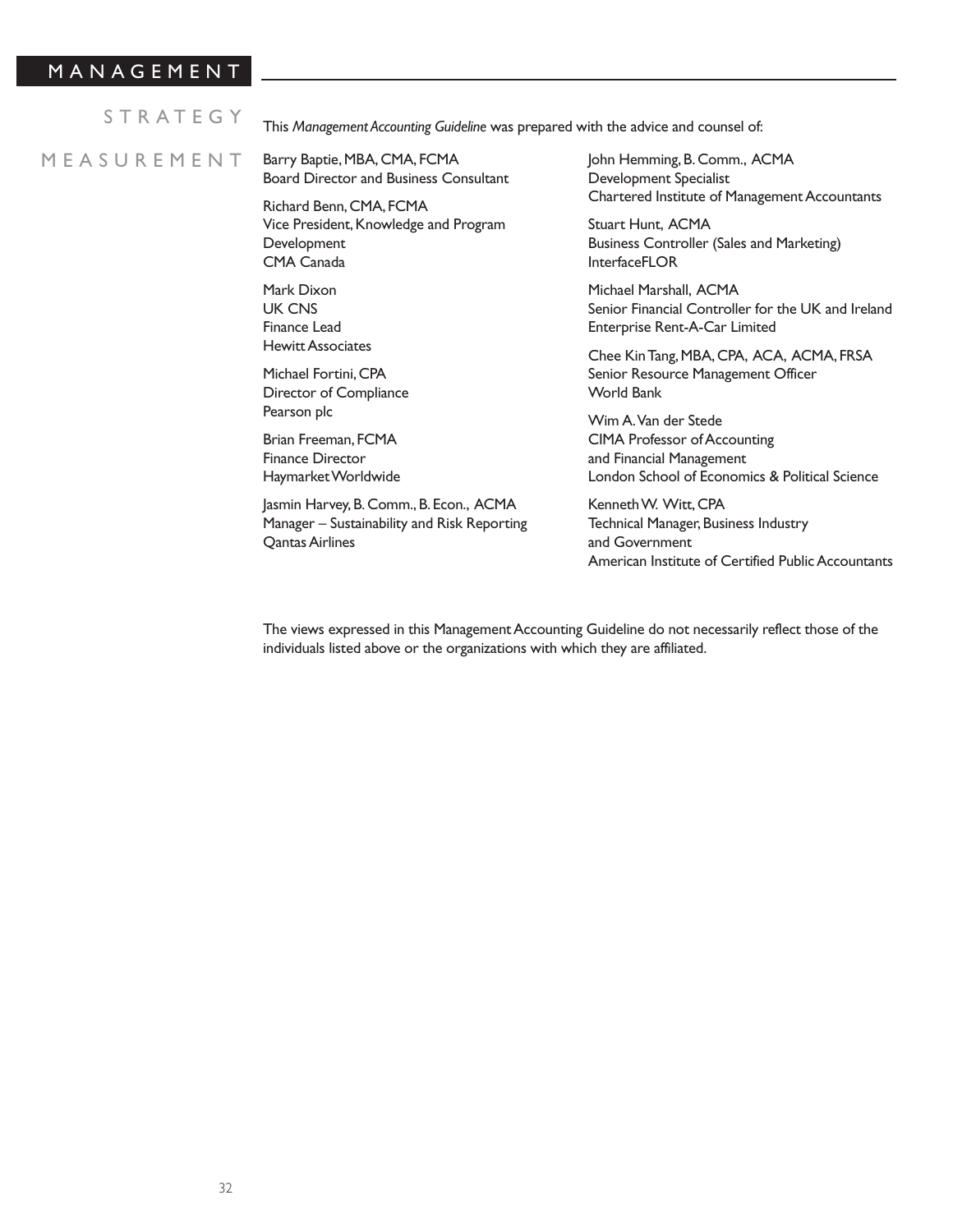## **ABOUT THE AUTHOR:**

Bernard Marr is chief executive and director of research at the Advanced Performance Institute. Prior, he held positions at the University of Cambridge and at Cranfield School of Management. Bernard Marr is a globally recognized authority and best-selling author on strategic performance management and regularly advises organizations and governments across the world. He is acknowledged by the *CEO Journal* as one of today's leading business brains and has contributed to over 100 books, reports and articles on topics such as performance management, performance measurement, and intellectual capital. Bernard Marr can be contacted via e-mail at bernard.marr@ap-institute.com